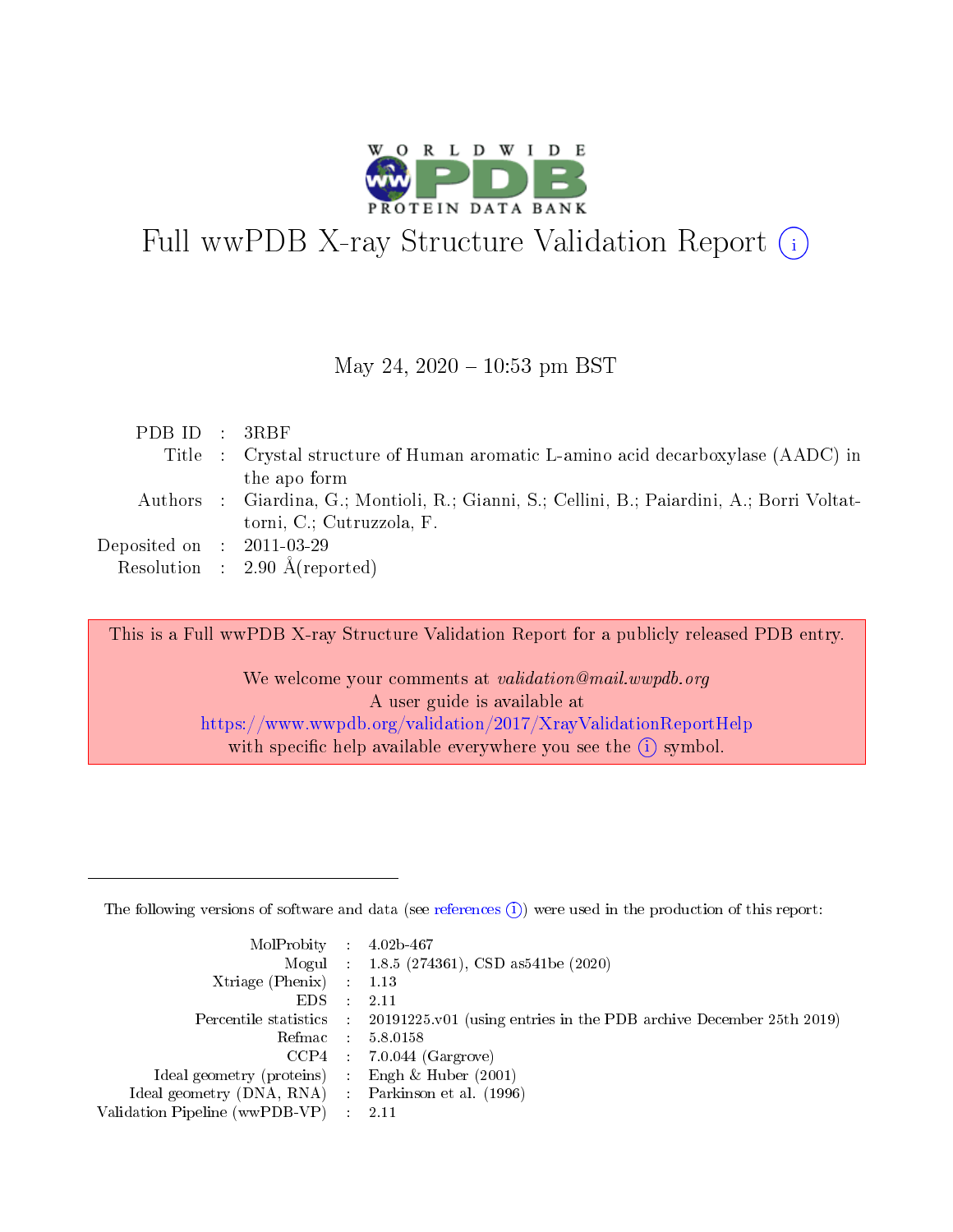# 1 [O](https://www.wwpdb.org/validation/2017/XrayValidationReportHelp#overall_quality)verall quality at a glance  $(i)$

The following experimental techniques were used to determine the structure: X-RAY DIFFRACTION

The reported resolution of this entry is 2.90 Å.

Percentile scores (ranging between 0-100) for global validation metrics of the entry are shown in the following graphic. The table shows the number of entries on which the scores are based.



| Metric                | Whole archive<br>$(\#\text{Entries})$ | <b>Similar resolution</b><br>$(\#\text{Entries},\,\text{resolution}\,\,\text{range}(\textup{\AA}))$ |
|-----------------------|---------------------------------------|-----------------------------------------------------------------------------------------------------|
| $R_{free}$            | 130704                                | $1957(2.90-2.90)$                                                                                   |
| Clashscore            | 141614                                | $2172(2.90-2.90)$                                                                                   |
| Ramachandran outliers | 138981                                | $2115(2.90-2.90)$                                                                                   |
| Sidechain outliers    | 138945                                | $2117(2.90-2.90)$                                                                                   |
| RSRZ outliers         | 127900                                | $1906(2.90-2.90)$                                                                                   |

The table below summarises the geometric issues observed across the polymeric chains and their fit to the electron density. The red, orange, yellow and green segments on the lower bar indicate the fraction of residues that contain outliers for  $>=3, 2, 1$  and 0 types of geometric quality criteria respectively. A grey segment represents the fraction of residues that are not modelled. The numeric value for each fraction is indicated below the corresponding segment, with a dot representing fractions <=5% The upper red bar (where present) indicates the fraction of residues that have poor fit to the electron density. The numeric value is given above the bar.

| Mol | Chain | Length | Quality of chain |     |    |
|-----|-------|--------|------------------|-----|----|
|     |       | 480    | %<br>67%         | 24% | 8% |
|     |       | 18 C   | $\%$<br>69%      | 23% | 8% |

The following table lists non-polymeric compounds, carbohydrate monomers and non-standard residues in protein, DNA, RNA chains that are outliers for geometric or electron-density-fit criteria:

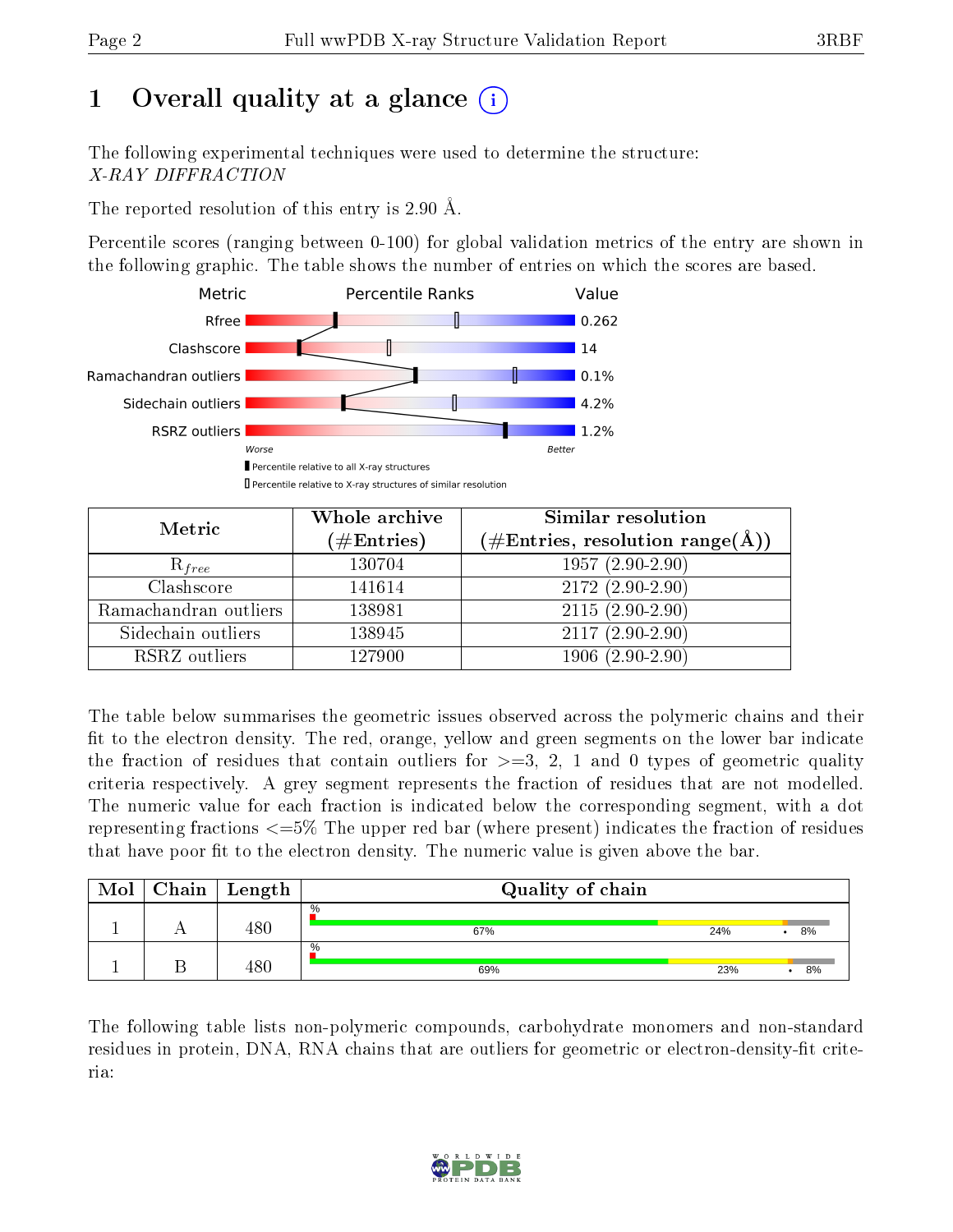|         |  |  | Mol   Type   Chain   Res   Chirality   Geometry   Clashes   Electron density |
|---------|--|--|------------------------------------------------------------------------------|
| 2   PLP |  |  |                                                                              |

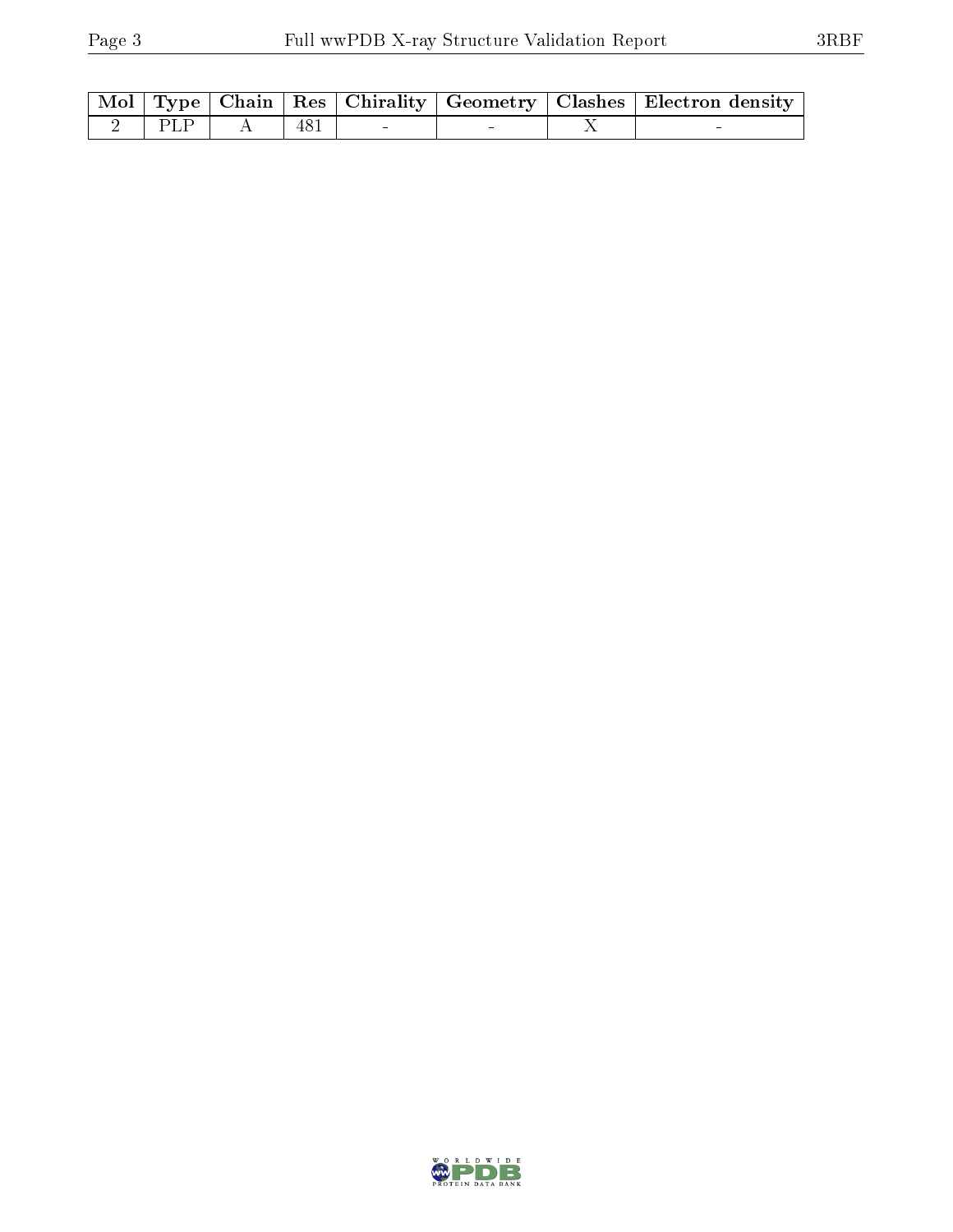# 2 Entry composition (i)

There are 3 unique types of molecules in this entry. The entry contains 6972 atoms, of which 0 are hydrogens and 0 are deuteriums.

In the tables below, the ZeroOcc column contains the number of atoms modelled with zero occupancy, the AltConf column contains the number of residues with at least one atom in alternate conformation and the Trace column contains the number of residues modelled with at most 2 atoms.

Molecule 1 is a protein called Aromatic-L-amino-acid decarboxylase.

| Mol | Chain   Residues |               |      | Atoms    |     |      | $\text{ZeroOcc} \mid \text{AltConf} \mid \text{Trace}$ |  |
|-----|------------------|---------------|------|----------|-----|------|--------------------------------------------------------|--|
|     | 443              | Total<br>3474 | 2224 | 600      | 623 | - 27 |                                                        |  |
|     | 443              | Total<br>3480 | 2229 | N<br>601 | 624 | -26  |                                                        |  |

• Molecule 2 is PYRIDOXAL-5'-PHOSPHATE (three-letter code: PLP) (formula:  $C_8H_{10}NO_6P$ ).



| Mol | $\,$ Chain   Residues | Atoms       |  |  | ZeroOcc   AltConf |  |  |
|-----|-----------------------|-------------|--|--|-------------------|--|--|
|     |                       | Total C N O |  |  |                   |  |  |

Molecule 3 is CHLORIDE ION (three-letter code: CL) (formula: Cl).

|  | Mol   Chain   Residues | Atoms | $ZeroOcc \mid AltConf$ |  |
|--|------------------------|-------|------------------------|--|
|  |                        | Total |                        |  |

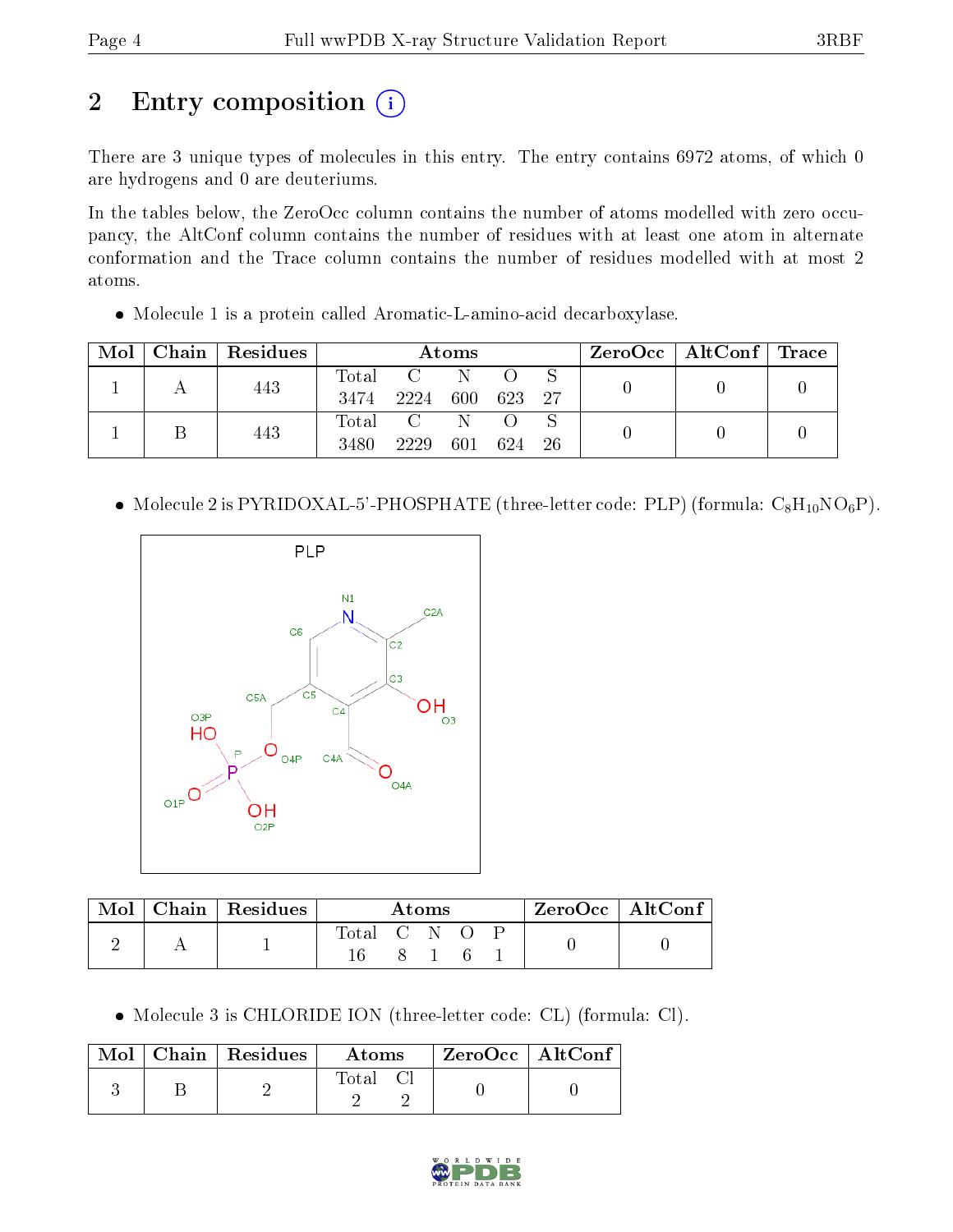## 3 Residue-property plots  $(i)$

These plots are drawn for all protein, RNA and DNA chains in the entry. The first graphic for a chain summarises the proportions of the various outlier classes displayed in the second graphic. The second graphic shows the sequence view annotated by issues in geometry and electron density. Residues are color-coded according to the number of geometric quality criteria for which they contain at least one outlier: green  $= 0$ , yellow  $= 1$ , orange  $= 2$  and red  $= 3$  or more. A red dot above a residue indicates a poor fit to the electron density (RSRZ  $> 2$ ). Stretches of 2 or more consecutive residues without any outlier are shown as a green connector. Residues present in the sample, but not in the model, are shown in grey.



• Molecule 1: Aromatic-L-amino-acid decarboxylase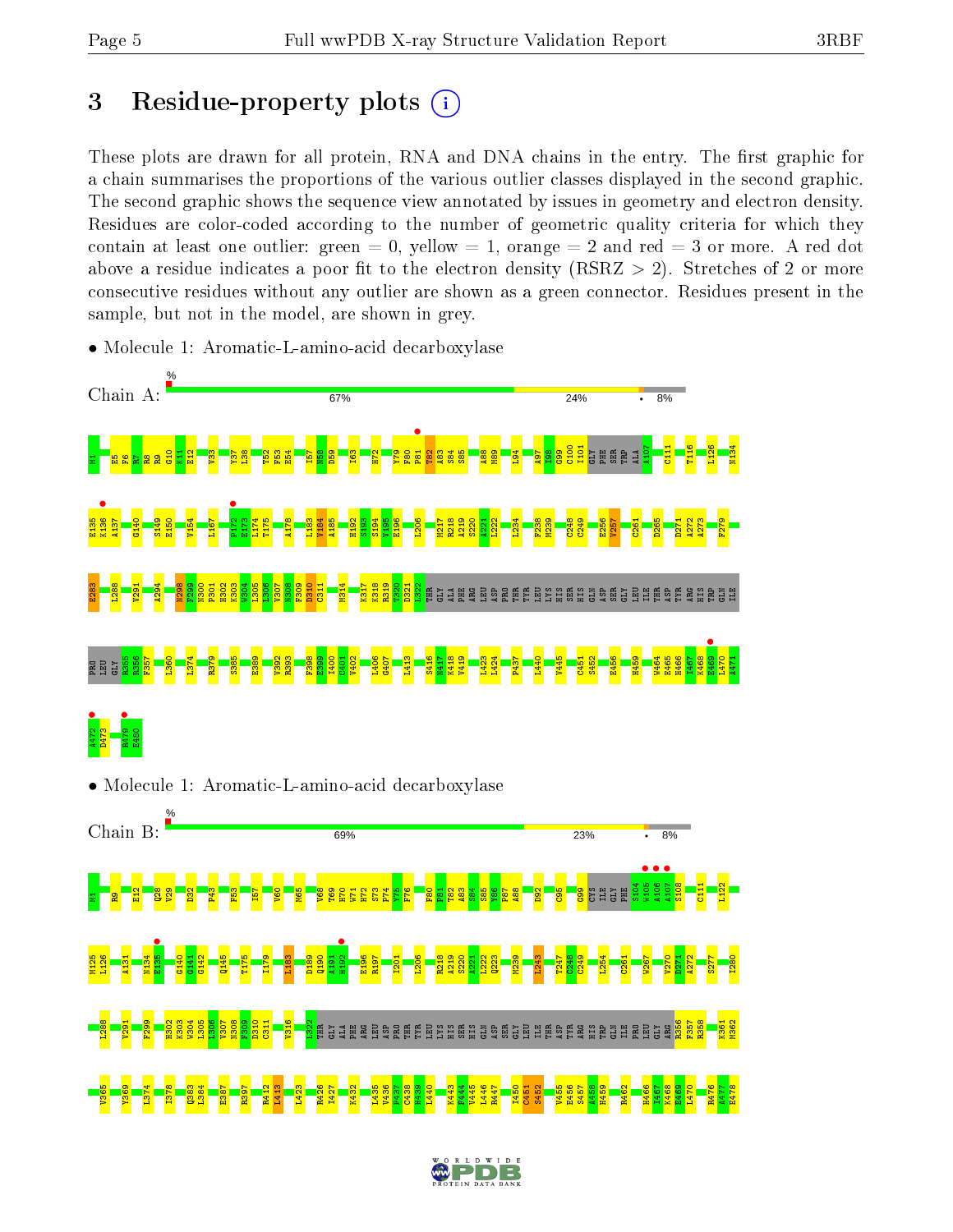

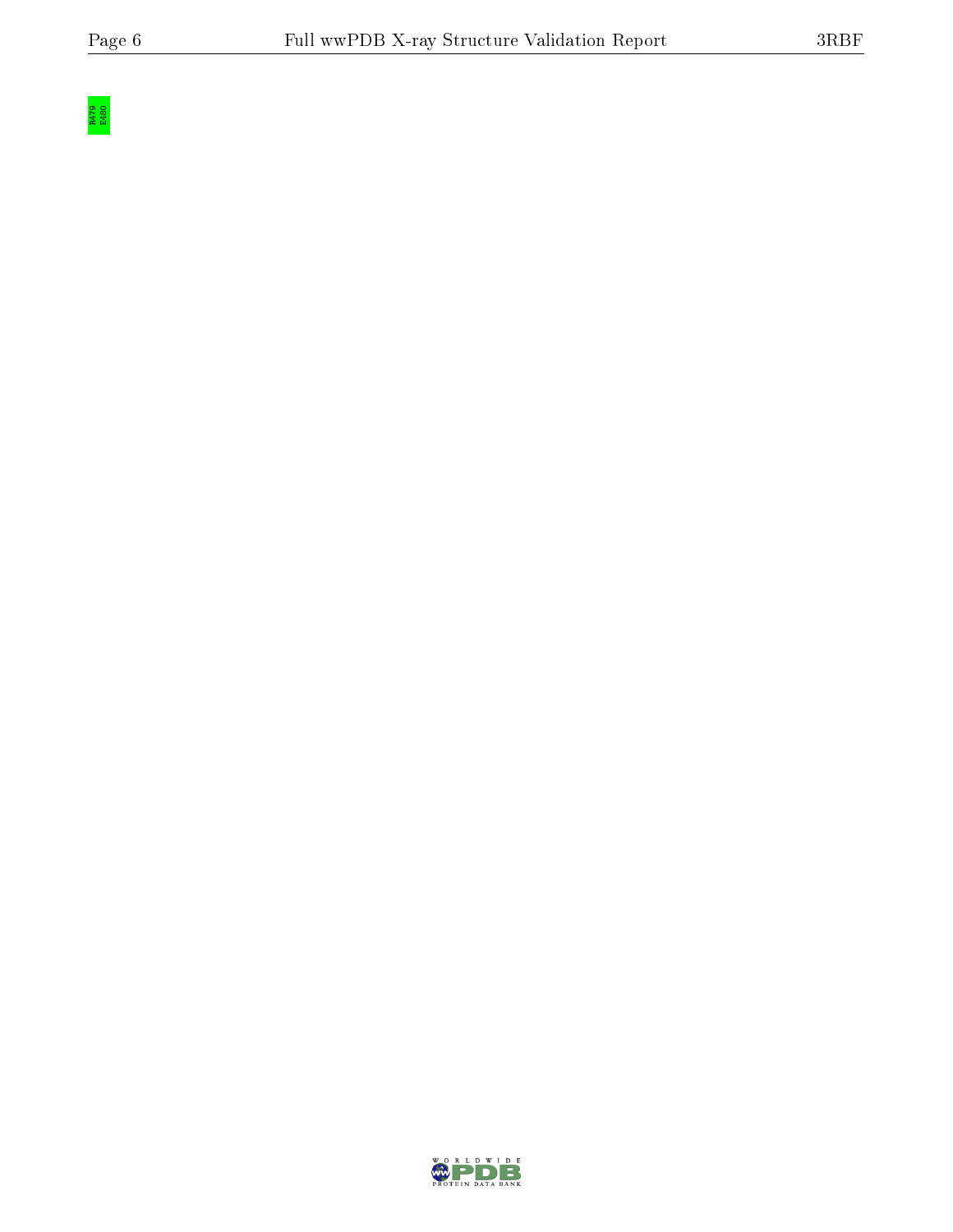## 4 Data and refinement statistics  $(i)$

| Property                                                                | Value                                              | Source     |
|-------------------------------------------------------------------------|----------------------------------------------------|------------|
| Space group                                                             | P 41 21 2                                          | Depositor  |
| Cell constants                                                          | $175.84\text{\AA}$<br>$175.84\text{\AA}$<br>74.96Å | Depositor  |
| a, b, c, $\alpha$ , $\beta$ , $\gamma$                                  | $90.00^\circ$<br>$90.00^\circ$<br>$90.00^\circ$    |            |
| Resolution $(A)$                                                        | $28.77 - 2.90$                                     | Depositor  |
|                                                                         | $47.85 - 2.90$                                     | <b>EDS</b> |
| % Data completeness                                                     | $99.1(28.77-2.90)$                                 | Depositor  |
| (in resolution range)                                                   | 99.1 (47.85-2.90)                                  | <b>EDS</b> |
| $R_{merge}$                                                             | 0.11                                               | Depositor  |
| $\mathrm{R}_{sym}$                                                      | (Not available)                                    | Depositor  |
| $\langle I/\sigma(I) \rangle^{-1}$                                      | $3.10$ (at 2.91Å)                                  | Xtriage    |
| Refinement program                                                      | <b>REFMAC</b>                                      | Depositor  |
|                                                                         | $0.212$ ,<br>0.267                                 | Depositor  |
| $R, R_{free}$                                                           | 0.209,<br>0.262                                    | DCC        |
| $\mathcal{R}_{free}$ test set                                           | $1338$ reflections $(5.07\%)$                      | wwPDB-VP   |
| Wilson B-factor $(A^2)$                                                 | 45.5                                               | Xtriage    |
| Anisotropy                                                              | 0.405                                              | Xtriage    |
| Bulk solvent $k_{sol}(\mathrm{e}/\mathrm{A}^3),\,B_{sol}(\mathrm{A}^2)$ | $0.35$ , $32.4$                                    | <b>EDS</b> |
| L-test for twinning <sup>2</sup>                                        | $< L >$ = 0.45, $< L^2 >$ = 0.28                   | Xtriage    |
| Estimated twinning fraction                                             | No twinning to report.                             | Xtriage    |
| $F_o, F_c$ correlation                                                  | 0.91                                               | <b>EDS</b> |
| Total number of atoms                                                   | 6972                                               | wwPDB-VP   |
| Average B, all atoms $(A^2)$                                            | 40.0                                               | wwPDB-VP   |

Xtriage's analysis on translational NCS is as follows: The largest off-origin peak in the Patterson function is 2.57% of the height of the origin peak. No significant pseudotranslation is detected.

<sup>&</sup>lt;sup>2</sup>Theoretical values of  $\langle |L| \rangle$ ,  $\langle L^2 \rangle$  for acentric reflections are 0.5, 0.333 respectively for untwinned datasets, and 0.375, 0.2 for perfectly twinned datasets.



<span id="page-6-1"></span><span id="page-6-0"></span><sup>1</sup> Intensities estimated from amplitudes.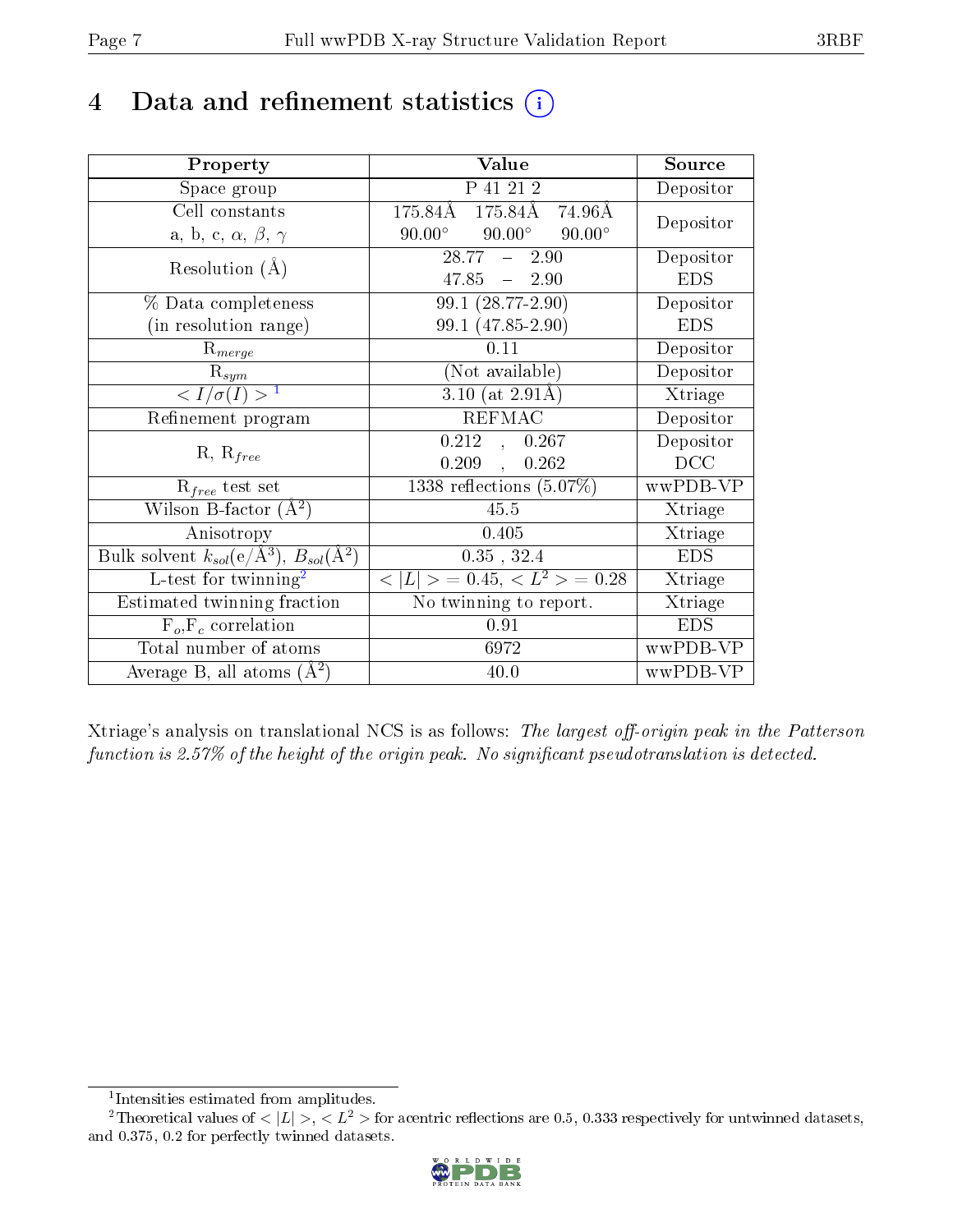# 5 Model quality  $(i)$

## 5.1 Standard geometry  $(i)$

Bond lengths and bond angles in the following residue types are not validated in this section: CL, PLP

The Z score for a bond length (or angle) is the number of standard deviations the observed value is removed from the expected value. A bond length (or angle) with  $|Z| > 5$  is considered an outlier worth inspection. RMSZ is the root-mean-square of all Z scores of the bond lengths (or angles).

| Mol | Chain |      | <b>Bond lengths</b> | Bond angles |           |  |
|-----|-------|------|---------------------|-------------|-----------|--|
|     |       | RMSZ | # Z  > 5            | RMSZ        | # $ Z >5$ |  |
|     |       | 0.55 | $1/3553$ $(0.0\%)$  | 0.63        | 0/4805    |  |
|     | В     | 0.57 | $2/3561(0.1\%)$     | 0.63        | 0/4817    |  |
| AII | Αll   | 0.56 | $3/7114(0.0\%)$     | 0.63        | 0/9622    |  |

All (3) bond length outliers are listed below:

| Mol | Chain |     | Res   Type   Atoms    | Z | $\perp$ Observed(A) $\perp$ | Ideal $(A)$ |
|-----|-------|-----|-----------------------|---|-----------------------------|-------------|
|     |       |     | $CYS$   CB-SG   6.85  |   | 1.93                        |             |
|     |       | 249 | $CYS$   CB-SG   -6.62 |   |                             | 189         |
|     |       |     | $CB-SG$   -5.48       |   | 179                         |             |

There are no bond angle outliers.

There are no chirality outliers.

There are no planarity outliers.

### 5.2 Too-close contacts  $(i)$

In the following table, the Non-H and H(model) columns list the number of non-hydrogen atoms and hydrogen atoms in the chain respectively. The H(added) column lists the number of hydrogen atoms added and optimized by MolProbity. The Clashes column lists the number of clashes within the asymmetric unit, whereas Symm-Clashes lists symmetry related clashes.

|  |      | Mol   Chain   Non-H   H(model) | H(added) | Clashes | <b>Symm-Clashes</b> |
|--|------|--------------------------------|----------|---------|---------------------|
|  | 3474 |                                | 3464     | 101     |                     |
|  | 3480 |                                | 3466     | 102     |                     |
|  |      |                                |          |         |                     |
|  |      |                                |          |         |                     |
|  | 6972 |                                | 6938     | 199     |                     |

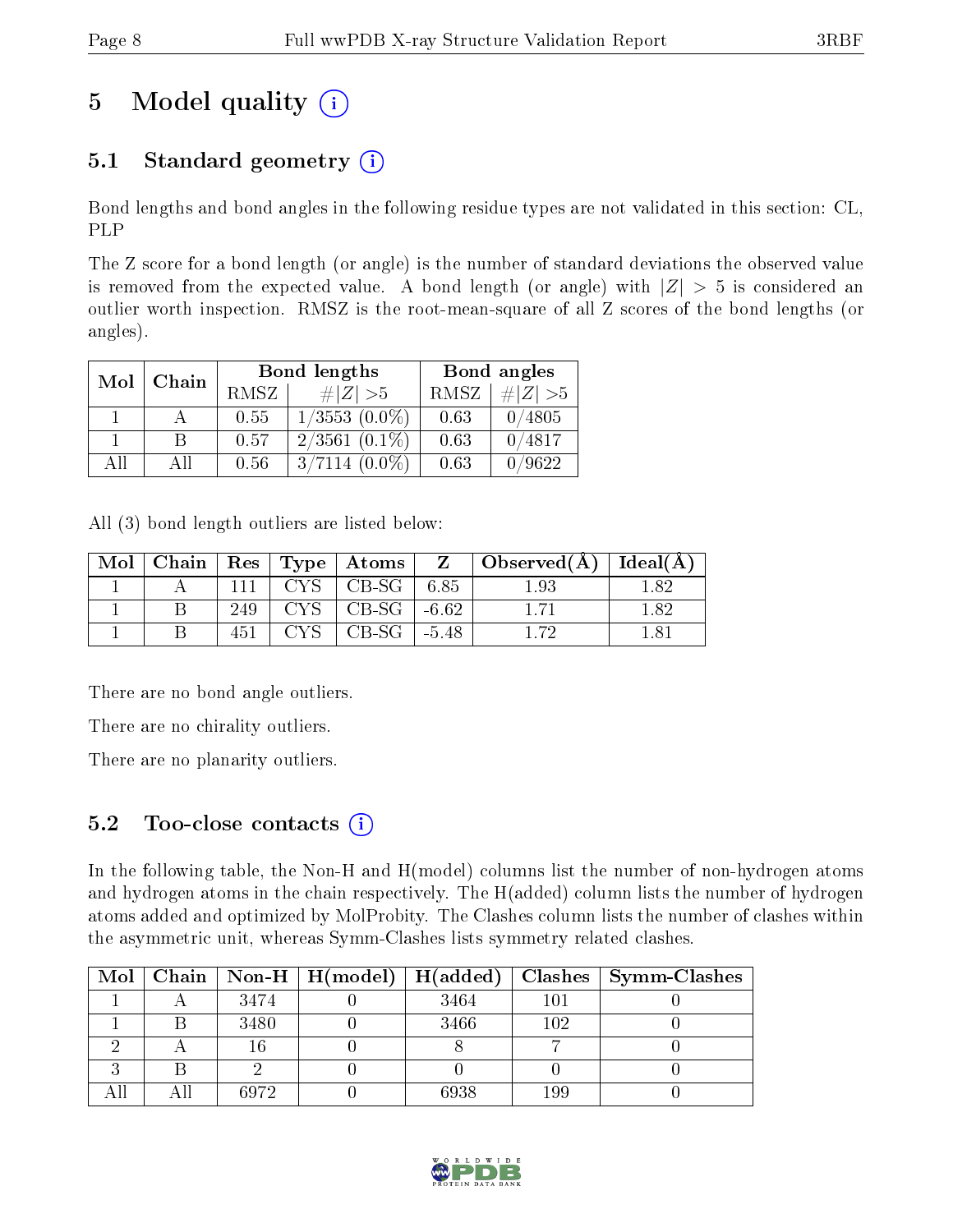The all-atom clashscore is defined as the number of clashes found per 1000 atoms (including hydrogen atoms). The all-atom clashscore for this structure is 14.

All (199) close contacts within the same asymmetric unit are listed below, sorted by their clash magnitude.

| Atom-1             | Atom-2             | Interatomic       | Clash           |  |
|--------------------|--------------------|-------------------|-----------------|--|
|                    |                    | distance $(A)$    | overlap $(\AA)$ |  |
| 1: A:53: PHE:CE2   | 1:A:57:ILE:HD11    | 1.81              | 1.14            |  |
| 1: A:302: HIS: ND1 | 1: A:309: PHE:O    | 1.87              | 1.06            |  |
| 1:A:83:ALA:HB3     | 1:A:302:HIS:O      | 1.58              | 1.03            |  |
| 1:B:412:ARG:HD3    | 1:B:443:LYS:HE2    | 1.39              | 1.02            |  |
| 1:B:304:TRP:HB3    | 1:B:378:ILE:CD1    | 1.93              | 0.98            |  |
| 1:B:189:ASP:OD1    | 1:B:190:GLN:HG2    | 1.67              | 0.93            |  |
| 1: A: 456: GLU: H  | 1:A:459:HIS:HD2    | 1.19              | 0.89            |  |
| 1:B:239:MET:CE     | 1: B:261: CYS:SG   | 2.64              | 0.85            |  |
| 1: B: 456: GLU: H  | 1:B:459:HIS:HD2    | 1.25              | 0.85            |  |
| 1: B:53: PHE:CE2   | 1:B:57:ILE:HD11    | 2.12              | 0.85            |  |
| 1:B:304:TRP:HB3    | 1:B:378:ILE:HD11   | 1.57              | 0.83            |  |
| 1:B:288:LEU:CD1    | 1:B:291:VAL:HG21   | 2.10              | 0.81            |  |
| 1: A:38: LEU: HD11 | 1: A:63: ILE: HG22 | 1.62              | 0.80            |  |
| 1:A:288:LEU:O      | 1:A:291:VAL:HG23   | 1.81              | 0.79            |  |
| 1:B:288:LEU:HD11   | 1:B:291:VAL:HG21   | 1.65              | 0.78            |  |
| 1:B:239:MET:HE2    | 1: B:261: CYS:SG   | 2.24              | 0.77            |  |
| 1:A:101:ILE:HB     | 1:B:82:THR:HG21    | 1.66              | 0.75            |  |
| 2:A:481:PLP:O4A    | 2:A:481:PLP:O4P    | 2.05              | 0.75            |  |
| 1:B:95:CYS:SG      | 1:B:357:PHE:HB2    | 2.27              | 0.74            |  |
| 1:B:412:ARG:CD     | 1:B:443:LYS:HE2    | 2.17              | 0.74            |  |
| 1:B:369:TYR:CB     | 1:B:374:LEU:CD1    | 2.66              | 0.74            |  |
| 1: A:288:LEU:HG    | 1: A:291:VAL: CG2  | 2.16              | 0.73            |  |
| 1:B:307:VAL:HG11   | 1: B:362:MET:HG2   | 1.70              | 0.73            |  |
| 1: A: 456: GLU: H  | 1:A:459:HIS:CD2    | 2.05              | 0.73            |  |
| 1:A:38:LEU:HD11    | 1: A:63: ILE: CG2  | 2.18              | 0.73            |  |
| 1:B:432:LYS:HE2    | 1:B:462:ARG:NH1    | 2.04              | 0.73            |  |
| 1:B:412:ARG:HD3    | 1: B:443: LYS: CE  | 2.19              | 0.72            |  |
| 1:A:100:CYS:O      | 1:A:101:ILE:HG13   | 1.89              | 0.72            |  |
| 1: A:83:ALA:CB     | 1: A:302: HIS:O    | $\overline{2.36}$ | 0.71            |  |
| 1:B:218:ARG:O      | 1:B:219:ALA:HB3    | 1.89              | 0.70            |  |
| 1:B:305:LEU:HD22   | 1:B:374:LEU:HD23   | 1.73              | 0.70            |  |
| 1:A:38:LEU:CD1     | 1: A:63:ILE: CG2   | 2.70              | 0.70            |  |
| 1:A:303:LYS:NZ     | 2:A:481:PLP:CAA    | 2.56              | 0.69            |  |
| 1:B:189:ASP:OD1    | 1:B:190:GLN:N      | 2.26              | 0.68            |  |
| 1:B:369:TYR:HB2    | 1:B:374:LEU:CD1    | 2.23              | 0.68            |  |
| 1:B:29:VAL:O       | 1: B:69:THR:O      | 2.12              | 0.68            |  |
| 1:B:28:GLN:NE2     | 1:B:32:ASP:HB2     | 2.09              | 0.67            |  |

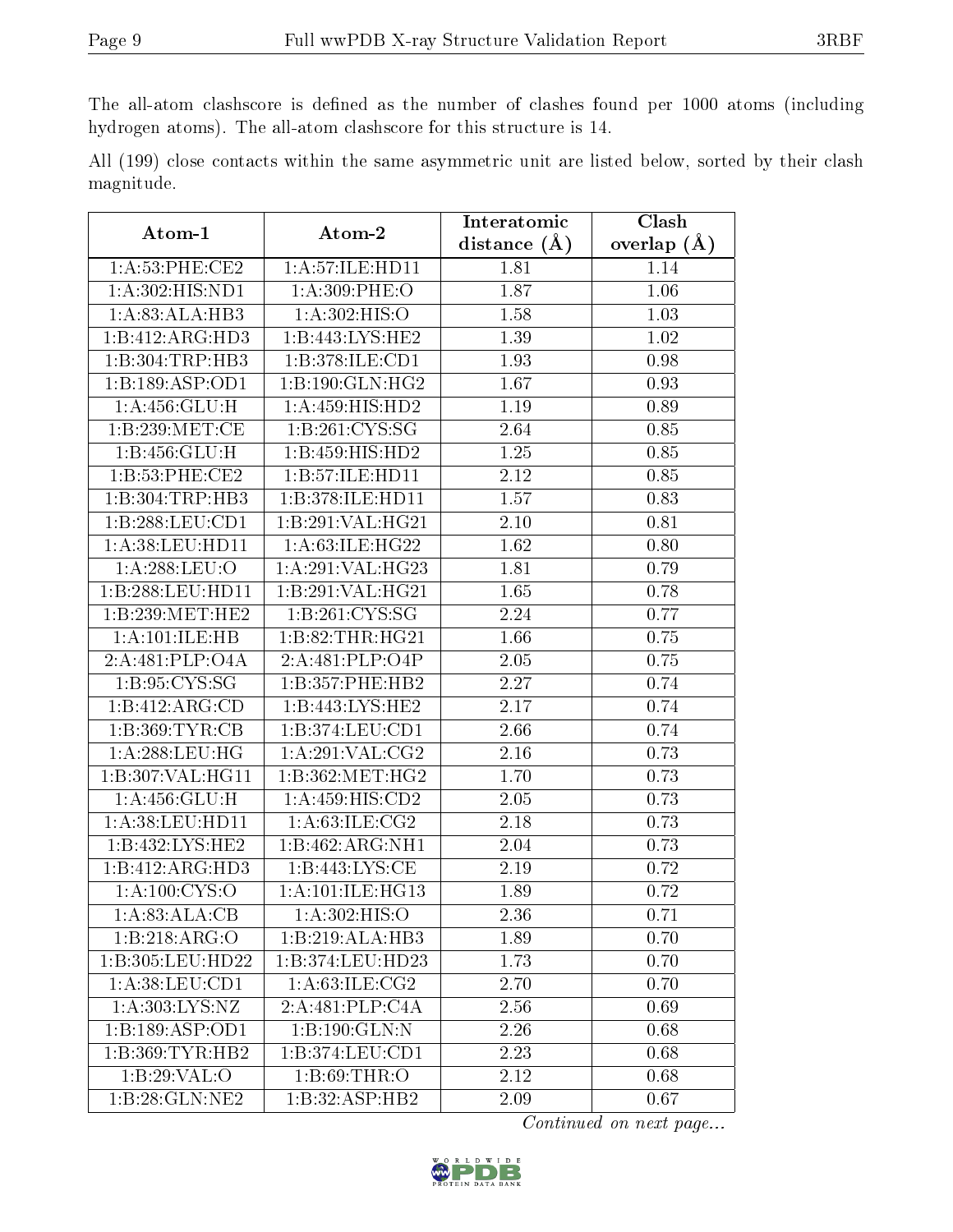| Continuea from previous page |                               | Interatomic    | Clash         |  |
|------------------------------|-------------------------------|----------------|---------------|--|
| Atom-1                       | Atom-2                        | distance $(A)$ | overlap $(A)$ |  |
| 1:A:389:GLU:OE2              | 1:A:393:ARG:NH2               | 2.27           | 0.67          |  |
| 1:B:196:GLU:HA               | $1:B:206:L\overline{EU:HD22}$ | 1.76           | 0.66          |  |
| $1: A:398:$ PHE:CE2          | 1:A:413:LEU:HD13              | 2.31           | 0.66          |  |
| 1:B:272:ALA:HB3              | 1:B:299:PHE:HB3               | 1.76           | 0.66          |  |
| 1:A:79:TYR:HA                | 1: A:451: CYS:SG              | 2.36           | 0.65          |  |
| 1:A:302:HIS:CE1              | 1: A:309: PHE:O               | 2.49           | 0.64          |  |
| 1: A:416: SER:OG             | 1:A:419:VAL:HG23              | 1.97           | 0.64          |  |
| 1:B:134:ASN:OD1              | 1:B:142:GLY:N                 | 2.30           | 0.63          |  |
| 1: A:59: ASP:HB3             | 1: A:63: ILE: HD12            | 1.81           | 0.63          |  |
| 1: A:5: GLU:OE2              | 1: A:9: ARG:NE                | 2.31           | 0.63          |  |
| 1: A:99: GLY:HA3             | 1:B:80:PHE:HZ                 | 1.64           | 0.63          |  |
| 1:B:71:TRP:HE3               | 1:B:76:PHE:CZ                 | 2.17           | 0.63          |  |
| 1:B:71:TRP:CE3               | 1:B:76:PHE:CZ                 | 2.87           | 0.63          |  |
| 1:B:307:VAL:HG12             | 1:B:308:ASN:H                 | 1.62           | 0.62          |  |
| 1:A:38:LEU:CD1               | 1:A:63:ILE:HG22               | 2.29           | 0.62          |  |
| 1:A:192:HIS:CD2              | 1:A:194:SER:H                 | 2.17           | 0.62          |  |
| 1:A:192:HIS:HD2              | 1:A:194:SER:H                 | 1.47           | $0.62\,$      |  |
| 1:A:8:ARG:NH2                | 1: A:9: ARG:HE                | 1.97           | $0.62\,$      |  |
| 1:B:302:HIS:HD2              | 1:B:307:VAL:O                 | 1.81           | 0.62          |  |
| 1:B:239:MET:HE1              | 1:B:261:CYS:SG                | 2.39           | 0.62          |  |
| 1:B:356:ARG:O                | 1:B:358:ARG:HG3               | 1.98           | 0.62          |  |
| 1:B:387:GLU:OE2              | 1:B:457:SER:HB2               | 2.00           | 0.61          |  |
| 1: A:288:LEU:HG              | 1:A:291:VAL:HG21              | 1.83           | 0.60          |  |
| 1: A: 456: GLU: N            | 1:A:459:HIS:HD2               | 1.94           | 0.60          |  |
| 1:A:303:LYS:NZ               | 2:A:481:PLP:H4A               | 2.15           | 0.59          |  |
| 1:B:196:GLU:HA               | $1: B:206:$ LEU: $CD2$        | 2.31           | 0.59          |  |
| 1: A:5: GLU:OE2              | 1: A:9: ARG: CZ               | 2.50           | 0.59          |  |
| 1: B: 53: PHE: CZ            | $1:B:57:ILE:HD\overline{11}$  | 2.38           | 0.59          |  |
| 1:A:303:LYS:HZ2              | 2:A:481:PLP:CAA               | 2.16           | 0.58          |  |
| 1: A:38: LEU: HD12           | 1: A:63:ILE: HG23             | 1.85           | 0.58          |  |
| 1:B:219:ALA:HA               | 1:B:222:LEU:HB3               | 1.85           | 0.57          |  |
| 1:B:456:GLU:H                | 1:B:459:HIS:CD2               | 2.13           | 0.57          |  |
| 1:B:476:ARG:HH11             | 1:B:476:ARG:HG3               | 1.69           | 0.57          |  |
| 1:A:196:GLU:HA               | 1:A:206:LEU:HD22              | 1.86           | 0.57          |  |
| 1: B: 369: TYR: HB3          | 1:B:374:LEU:CD1               | 2.35           | 0.57          |  |
| 1:B:452:SER:OG               | 1:B:455:VAL:H G23             | 2.03           | 0.57          |  |
| 1:B:369:TYR:CB               | 1:B:374:LEU:HD12              | 2.35           | 0.56          |  |
| 1: A: 134: ASN: HB3          | 1:A:140:GLY:O                 | 2.04           | 0.56          |  |
| 1:A:175:THR:HG23             | 1:A:178:ALA:H                 | 1.70           | 0.56          |  |
| 1:B:85:SER:HB2               | 1:B:87:PRO:HD2                | 1.87           | 0.56          |  |
| 1:A:239:MET:HG2              | 1: A:261:CYS:SG               | 2.46           | 0.56          |  |

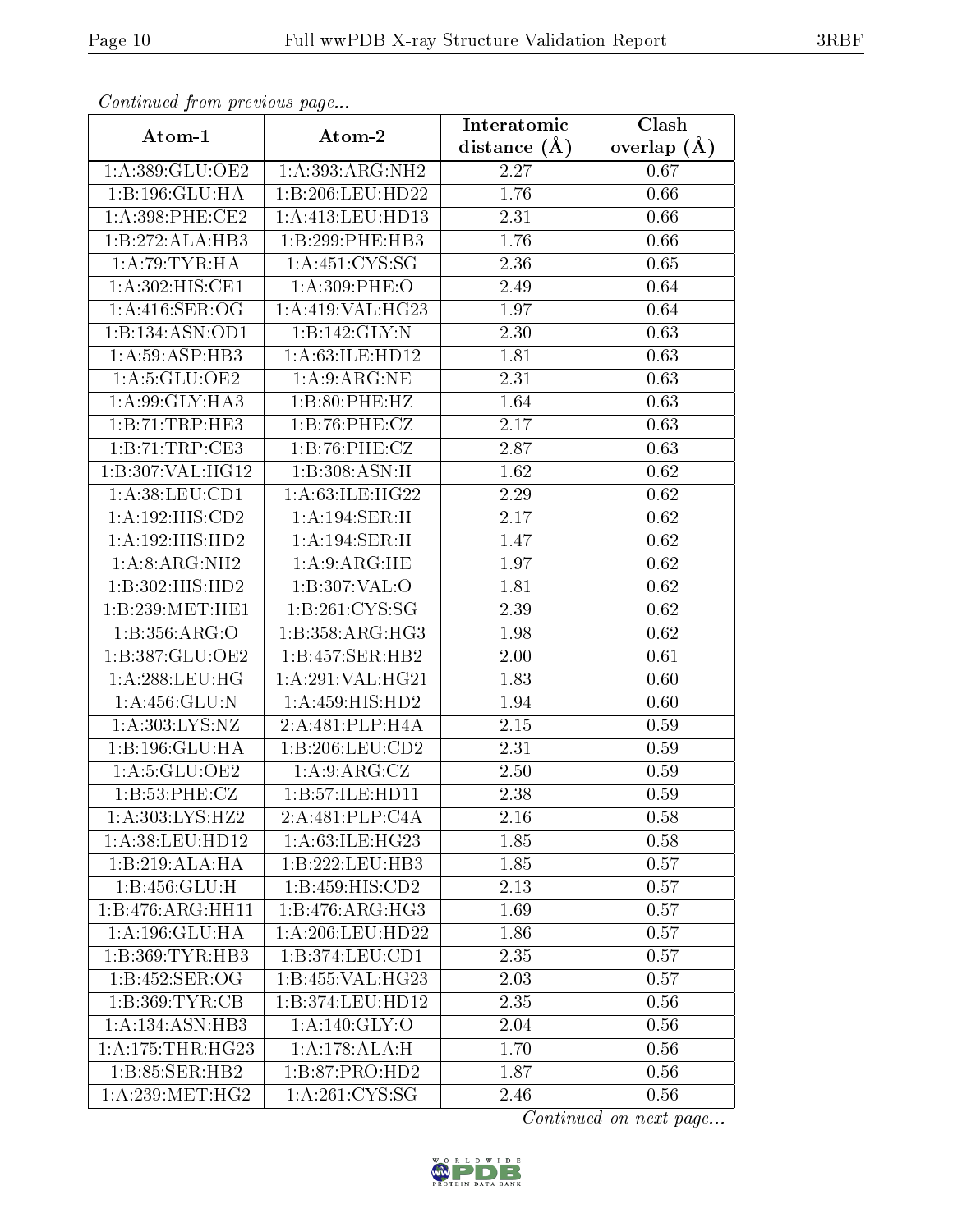| Commaca jibin previous page |                     | Interatomic    | Clash         |  |
|-----------------------------|---------------------|----------------|---------------|--|
| Atom-1                      | Atom-2              | distance $(A)$ | overlap $(A)$ |  |
| 1:A:301:PRO:HD2             | 1:A:311:CYS:O       | 2.06           | 0.56          |  |
| 1:B:69:THR:O                | 1:B:70:HIS:HB2      | 2.05           | 0.56          |  |
| 1:A:294:ALA:O               | 1: A:317: LYS: HE2  | 2.05           | 0.56          |  |
| 1:B:369:TYR:HB3             | 1:B:374:LEU:HD12    | 1.87           | 0.56          |  |
| 1:A:150:GLU:O               | 1:A:154:VAL:HG23    | 2.05           | 0.56          |  |
| 1: A:99: GLY: HA3           | 1: B:80: PHE: CZ    | 2.42           | 0.55          |  |
| 1:B:71:TRP:HB2              | 1: B:80: PHE: CZ    | 2.42           | 0.55          |  |
| 1: A:217: MET:SD            | 1: A:239: MET:HE1   | 2.47           | 0.54          |  |
| 1: A: 100: CYS:O            | 1: A: 101: ILE: CG1 | 2.56           | 0.54          |  |
| 1:B:456:GLU:N               | 1:B:459:HIS:HD2     | 2.02           | 0.54          |  |
| 1: A:126:LEU:HD22           | 1:A:279:PHE:HB2     | 1.91           | 0.53          |  |
| 1: A:300:ASN:ND2            | 2:A:481:PLP:O3P     | 2.41           | 0.53          |  |
| 1: A:357: PHE:CE1           | 1:A:360:LEU:HB2     | 2.44           | 0.53          |  |
| 1: A:470: LEU:O             | 1:A:473:ASP:HB2     | 2.09           | 0.53          |  |
| 1:A:184:VAL:CG2             | 1:A:234:LEU:HB3     | 2.39           | 0.52          |  |
| 1:B:423:LEU:HD23            | 1:B:446:LEU:HD11    | 1.91           | 0.52          |  |
| 1:B:438:CYS:SG              | 1:B:447:ARG:HD2     | 2.50           | $0.52\,$      |  |
| 1:A:318:LYS:O               | 1:A:321:ASP:HB2     | 2.10           | 0.52          |  |
| 1:B:308:ASN:HB3             | 1:B:361:LYS:HD2     | 1.91           | 0.52          |  |
| 1: A:440: LEU: HD12         | 1:A:445:VAL:HG21    | 1.92           | 0.52          |  |
| 1: A:94:LEU:HD23            | 1:A:360:LEU:HD21    | 1.92           | 0.52          |  |
| 1:B:277:SER:HB2             | 1:B:304:TRP:HB2     | 1.92           | 0.52          |  |
| 1: A:302: HIS: CG           | 1:A:309:PHE:O       | 2.63           | 0.51          |  |
| 1: A:5: GLU:OE2             | 1:A:9:ARG:NH2       | 2.43           | 0.51          |  |
| 1:B:308:ASN:OD1             | 1:B:310:ASP:HB3     | 2.10           | 0.51          |  |
| 1: A:94:LEU:HD21            | 1:B:60:VAL:HG11     | 1.92           | 0.51          |  |
| 1:A:136:LYS:O               | 1:A:137:ALA:HB3     | 2.11           | 0.51          |  |
| 1:A:218:ARG:NH1             | 1: A:256: GLU:OE2   | 2.43           | 0.51          |  |
| 1: A:302: HIS: HB2          | 1: A:309: PHE: HA   | 1.93           | 0.50          |  |
| 1:B:369:TYR:HB2             | 1:B:374:LEU:HD13    | 1.93           | 0.50          |  |
| 1: A:38: LEU: HD12          | 1: A:63: ILE: CG2   | 2.41           | 0.50          |  |
| 1:B:219:ALA:O               | 1:B:223:GLN:N       | 2.34           | 0.50          |  |
| 1:B:108:SER:HB3             | 1: B: 111: CYS: SG  | 2.52           | 0.50          |  |
| 1:B:440:LEU:HD22            | 1:B:445:VAL:HG21    | 1.92           | 0.50          |  |
| 1:B:427:ILE:HG21            | 1:B:435:LEU:HD13    | 1.94           | 0.49          |  |
| 2:A:481:PLP:C5A             | 2:A:481:PLP:O4A     | 2.60           | 0.49          |  |
| 1:B:310:ASP:OD1             | 1: B:310: ASP:O     | 2.30           | 0.49          |  |
| 1: A: 357: PHE: CD1         | 1:A:360:LEU:HB2     | 2.48           | 0.49          |  |
| 1: A:217: MET:SD            | 1: A:239:MET:CE     | 3.01           | 0.49          |  |
| 1:A:303:LYS:HZ1             | 2:A:481:PLP:H4A     | 1.77           | 0.48          |  |
| 1:A:248:CYS:HB2             | 1:A:402:VAL:HG21    | 1.96           | 0.48          |  |

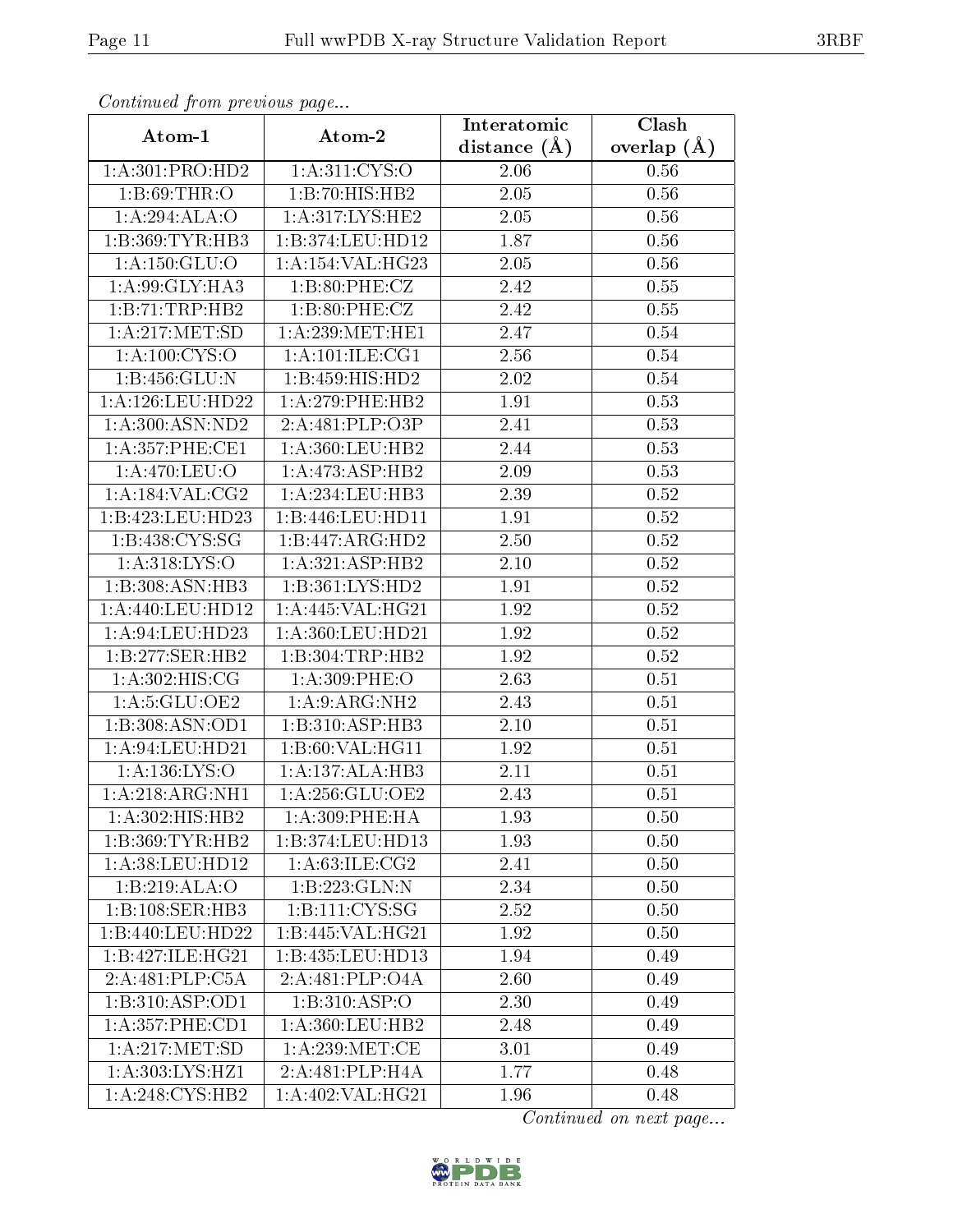| Continuea from previous page |                                      | Interatomic    | Clash           |  |
|------------------------------|--------------------------------------|----------------|-----------------|--|
| Atom-1                       | Atom-2                               | distance $(A)$ | overlap $(\AA)$ |  |
| 1: A:6: PHE:O                | 1: A: 10: GLY: N                     | 2.41           | 0.48            |  |
| 1: A:97: ALA:O               | 1:B:72:HIS:HD2                       | 1.96           | 0.48            |  |
| 1:B:243:LEU:HD22             | 1:B:270:VAL:HG11                     | 1.95           | 0.48            |  |
| 1:B:303:LYS:HE3              | 1:B:451:CYS:SG                       | 2.54           | 0.48            |  |
| 1:A:192:HIS:HD2              | 1: A: 194: SER: HB3                  | 1.78           | 0.47            |  |
| 1: A:53:PHE:CD2              | 1:A:57:ILE:HD11                      | 2.43           | 0.47            |  |
| 1: A: 33: VAL: HG11          | 1: A:37:TYR:CG                       | 2.49           | 0.47            |  |
| 1:B:218:ARG:HG3              | 1:B:218:ARG:HH11                     | 1.80           | 0.47            |  |
| 1:B:304:TRP:HB3              | 1:B:378:ILE:HD12                     | 1.89           | 0.47            |  |
| 1: A:33: VAL: HG11           | 1: A:37:TYR:CD2                      | 2.50           | 0.47            |  |
| 1:B:126:LEU:HD11             | 1:B:299:PHE:CE2                      | 2.49           | 0.47            |  |
| 1:B:243:LEU:HD22             | 1: B:270: VAL:CG1                    | 2.45           | 0.47            |  |
| 1: A:310: ASP:O              | 1: A:310: ASP:CG                     | 2.54           | 0.46            |  |
| 1: A:406: LEU:O              | 1: A:406:LEU:HG                      | 2.14           | 0.46            |  |
| 1:A:305:LEU:HD22             | 1:A:374:LEU:HD22                     | 1.97           | 0.46            |  |
| 1:B:218:ARG:NH1              | 1:B:218:ARG:HG3                      | 2.31           | 0.46            |  |
| 1:B:288:LEU:CD1              | 1:B:291:VAL:CG2                      | 2.90           | 0.46            |  |
| 1:A:72:HIS:NE2               | 1:A:84:SER:HB2                       | 2.31           | 0.46            |  |
| 1: B: 369: TYR: CB           | 1:B:374:LEU:HD13                     | 2.45           | 0.46            |  |
| 1: A:79:TYR:CZ               | 1: A:81: PRO:HA                      | 2.51           | 0.45            |  |
| 1:B:239:MET:HB3              | 1: B: 239: MET: HE2                  | 1.75           | 0.45            |  |
| 1:B:452:SER:OG               | 1: B: 455: VAL: CG2                  | 2.65           | 0.45            |  |
| 1:B:88:ALA:O                 | 1:B:92:ASP:HB2                       | 2.16           | 0.45            |  |
| 1: A:12: GLU:OE1             | 1: A:53:PHE:HD2                      | 1.99           | 0.45            |  |
| 1:A:283:GLU:OE2              | 1: A:379:ARG:NH2                     | 2.43           | 0.45            |  |
| 1:A:413:LEU:HD22             | 1:A:423:LEU:HD22                     | 1.99           | 0.45            |  |
| 1: A:300:ASN:HB2             | 1: A:303: LYS: HG3                   | 1.99           | 0.45            |  |
| 1:B:310:ASP:OD2              | 1:B:358:ARG:HD3                      | 2.17           | 0.45            |  |
| 1:B:197:ARG:HE               | 1:B:201:ILE:HD11                     | 1.80           | 0.45            |  |
| 1: A:97: ALA:O               | 1:B:72:HIS:CD2                       | 2.69           | 0.45            |  |
| 1:B:189:ASP:CG               | 1:B:190:GLN:HE21                     | 2.20           | 0.45            |  |
| 1:B:99:GLY:O                 | 1:B:357:PHE:CE2                      | 2.70           | 0.45            |  |
| 1:A:219:ALA:O                | $1: A:220:$ SER:C                    | 2.55           | 0.44            |  |
| 1: A:82:THR:HA               | 1: A:309: PHE:HB3                    | 1.99           | 0.44            |  |
| 1:B:436:VAL:O                | 1:B:447:ARG:HB2                      | 2.17           | 0.44            |  |
| 1: A:298: ASN:HB2            | 1: A:314: MET:HG3                    | 2.00           | 0.44            |  |
| 1:B:74:PRO:HB3               | 1:B:455:VAL:HA                       | 1.99           | 0.44            |  |
| 1: A: 465: GLU:O             | $1:A:468:\overline{\text{LYS:H G2}}$ | 2.17           | 0.44            |  |
| 1: B:80: PHE:CD2             | 1:B:83:ALA:HB2                       | 2.53           | 0.44            |  |
| 1: A:385: SER:HB2            | $1:A:407:GLY:H\overline{A2}$         | 1.99           | 0.44            |  |
| 1:B:308:ASN:HD22             | 1:B:308:ASN:H                        | 1.66           | 0.44            |  |

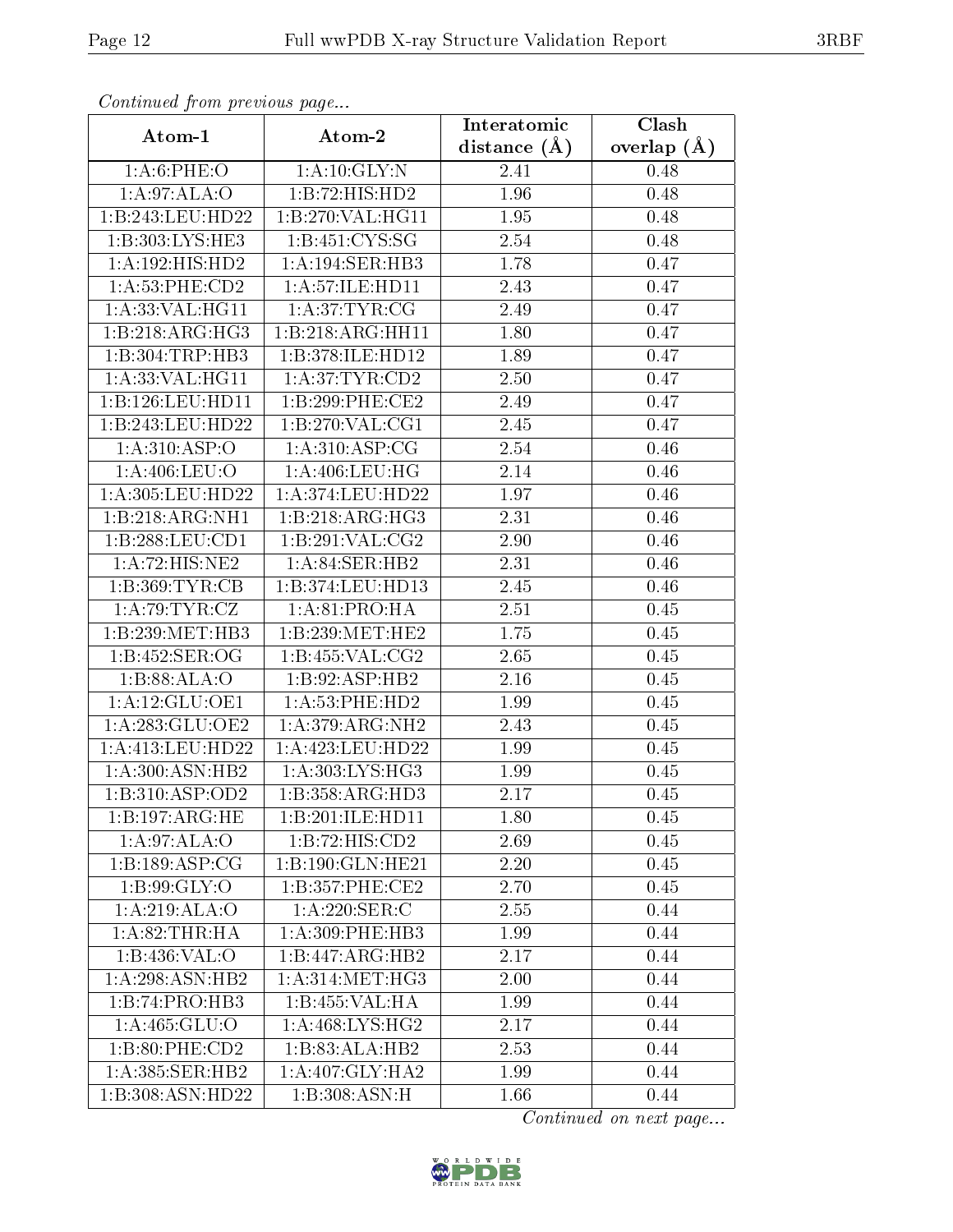| Continued from previous page |                    | Interatomic       | Clash           |  |
|------------------------------|--------------------|-------------------|-----------------|--|
| Atom-1                       | Atom-2             | distance $(A)$    | overlap $(\AA)$ |  |
| 1:B:87:PRO:HB2               | 1:B:365:VAL:HG22   | $2.00\,$          | 0.44            |  |
| 1:B:267:TRP:C                | 1:B:267:TRP:CD1    | 2.91              | 0.43            |  |
| 1:B:307:VAL:HG12             | 1:B:308:ASN:N      | 2.31              | 0.43            |  |
| 1:A:288:LEU:HG               | 1:A:291:VAL:HG23   | 2.00              | 0.43            |  |
| 1:A:134:ASN:HD22             | 1: A:319:ARG:HH21  | 1.65              | 0.43            |  |
| 1: A:52:THR:HG22             | 1: A:54: GLU:OE1   | 2.18              | 0.43            |  |
| 1:B:277:SER:CB               | 1:B:304:TRP:HB2    | 2.48              | 0.43            |  |
| 1:B:28:GLN:HE21              | 1:B:32:ASP:HB2     | 1.80              | 0.43            |  |
| 1:A:85:SER:O                 | 1:A:88:ALA:HB3     | 2.19              | 0.43            |  |
| 1:A:392:VAL:HG22             | 1: A:464:TRP: CZ3  | 2.54              | 0.43            |  |
| 1: B: 85: SER: CB            | 1:B:87:PRO:HD2     | 2.50              | 0.42            |  |
| 1:A:248:CYS:HB3              | 1: A:440:LEU:HD21  | $\overline{2}.02$ | 0.42            |  |
| 1: A:249:CYS:SG              | 1: A:406:LEU:CD2   | 3.08              | 0.42            |  |
| 1: A:466: HIS:O              | 1: A:470:LEU:HG    | 2.20              | 0.42            |  |
| 1:B:397:ARG:O                | 1:B:413:LEU:HD12   | 2.20              | 0.42            |  |
| 1:B:9:ARG:HD2                | 1:B:12:GLU:OE1     | 2.20              | 0.41            |  |
| 1: A:85: SER:O               | 1: A:89:MET:HG3    | 2.20              | 0.41            |  |
| 1: A:302: HIS: HA            | 1:A:307:VAL:O      | 2.20              | 0.41            |  |
| 1:B:384:LEU:CD2              | 1:B:457:SER:HB3    | 2.50              | 0.41            |  |
| 1:A:149:SER:HA               | 1:A:194:SER:HB2    | 2.03              | 0.41            |  |
| 1:A:174:LEU:HD12             | 1: A:174:LEU:HA    | 1.95              | 0.41            |  |
| 1:A:272:ALA:O                | 1:A:273:ALA:C      | 2.59              | 0.41            |  |
| 1: A:424:LEU:HD22            | 1:A:437:PRO:HG3    | 2.03              | 0.41            |  |
| 1:B:179:ILE:O                | 1:B:183:LEU:HD13   | 2.20              | 0.41            |  |
| 1:B:450:ILE:HG23             | 1: B:455: VAL:HGI1 | 2.02              | 0.41            |  |
| 1:B:69:THR:O                 | 1:B:70:HIS:CB      | 2.67              | 0.41            |  |
| 1:A:222:LEU:HD22             | 1:A:257:VAL:HG22   | 2.03              | 0.41            |  |
| 1: A:249:CYS:SG              | 1:A:406:LEU:HD21   | 2.60              | 0.41            |  |
| 1:B:357:PHE:CD1              | 1:B:357:PHE:N      | 2.88              | 0.41            |  |
| 1:A:271:ASP:C                | 1: A:271: ASP:OD1  | 2.60              | 0.40            |  |
| 1:B:125:MET:HB3              | 1:B:280:ILE:HG22   | 2.03              | 0.40            |  |
| 1:B:254:LEU:HA               | 1:B:254:LEU:HD12   | 1.92              | 0.40            |  |
| 1:A:185:ALA:CB               | 1:A:238:PHE:HB3    | 2.51              | 0.40            |  |
| 1:B:218:ARG:HA               | 1:B:218:ARG:HD2    | 1.78              | 0.40            |  |
| 1:B:131:ALA:O                | 1:B:140:GLY:HA3    | 2.22              | 0.40            |  |
| 1:B:122:LEU:HD22             | 1:B:362:MET:HE1    | 2.02              | 0.40            |  |
| 1: A:300:ASN:HA              | 1: A:301: PRO:HD3  | 1.96              | 0.40            |  |
| 1:B:466:HIS:CE1              | 1:B:470:LEU:HD11   | 2.55              | 0.40            |  |
| 1: B:60: VAL:O               | 1: B:65: MET:HG2   | 2.22              | 0.40            |  |

There are no symmetry-related clashes.

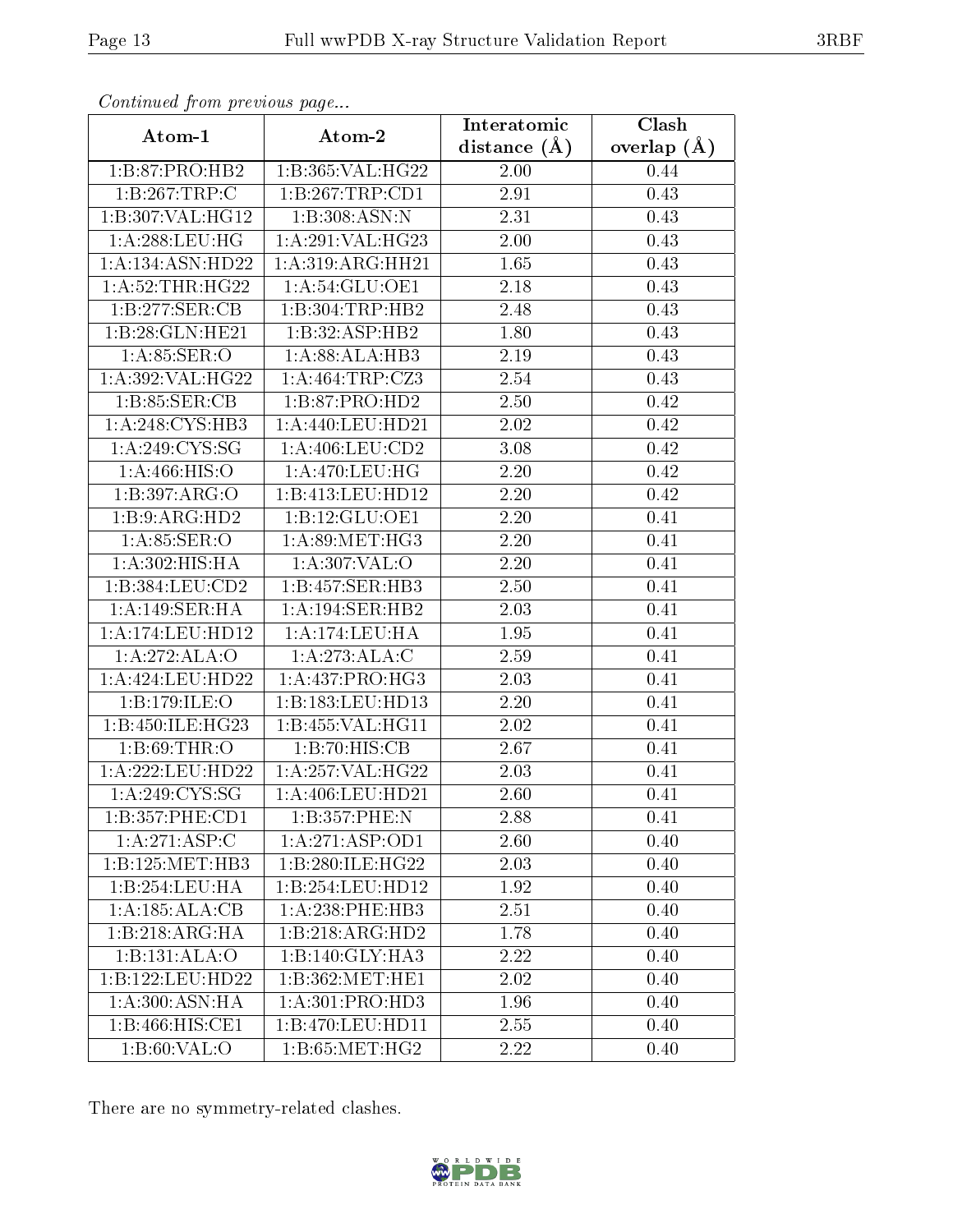### 5.3 Torsion angles (i)

#### 5.3.1 Protein backbone  $(i)$

In the following table, the Percentiles column shows the percent Ramachandran outliers of the chain as a percentile score with respect to all X-ray entries followed by that with respect to entries of similar resolution.

The Analysed column shows the number of residues for which the backbone conformation was analysed, and the total number of residues.

| Mol | Chain | Analysed        | Favoured      | Allowed    | <b>Outliers</b> |                         | Percentiles |
|-----|-------|-----------------|---------------|------------|-----------------|-------------------------|-------------|
|     |       | $437/480(91\%)$ | $ 411 (94\%)$ | $26(6\%)$  |                 | $\vert$ 100 $\vert$ 100 |             |
|     |       | $437/480(91\%)$ | 410 (94\%)    | $26(6\%)$  | $1(0\%)$        | 47                      | 78          |
| All | Аll   | $874/960(91\%)$ | $821(94\%)$   | 52 $(6\%)$ | $1(0\%)$        | 51                      | 82          |

All (1) Ramachandran outliers are listed below:

| Chain | <b>Res</b> | vpe |
|-------|------------|-----|
|       |            |     |

#### $5.3.2$  Protein sidechains  $(i)$

In the following table, the Percentiles column shows the percent sidechain outliers of the chain as a percentile score with respect to all X-ray entries followed by that with respect to entries of similar resolution.

The Analysed column shows the number of residues for which the sidechain conformation was analysed, and the total number of residues.

| Mol | Chain | Rotameric   Outliers<br>Analysed |              |           | Percentiles |
|-----|-------|----------------------------------|--------------|-----------|-------------|
|     |       | $366/399(92\%)$                  | 351 $(96\%)$ | 15(4%)    | 30<br>64    |
|     | B     | $366/399(92\%)$                  | 350 $(96\%)$ | 16 $(4%)$ | 28<br>61    |
| All | All   | $732/798$ (92%)                  | 701 (96%)    | 31 $(4%)$ | 63<br>30    |

All (31) residues with a non-rotameric sidechain are listed below:

| Mol | Chain | Res | Type       |
|-----|-------|-----|------------|
|     |       | 80  | PHE        |
|     |       | 82  | <b>THR</b> |
|     |       | 116 | THR.       |
|     |       | 135 | GLU        |
|     |       | 167 | LEU        |

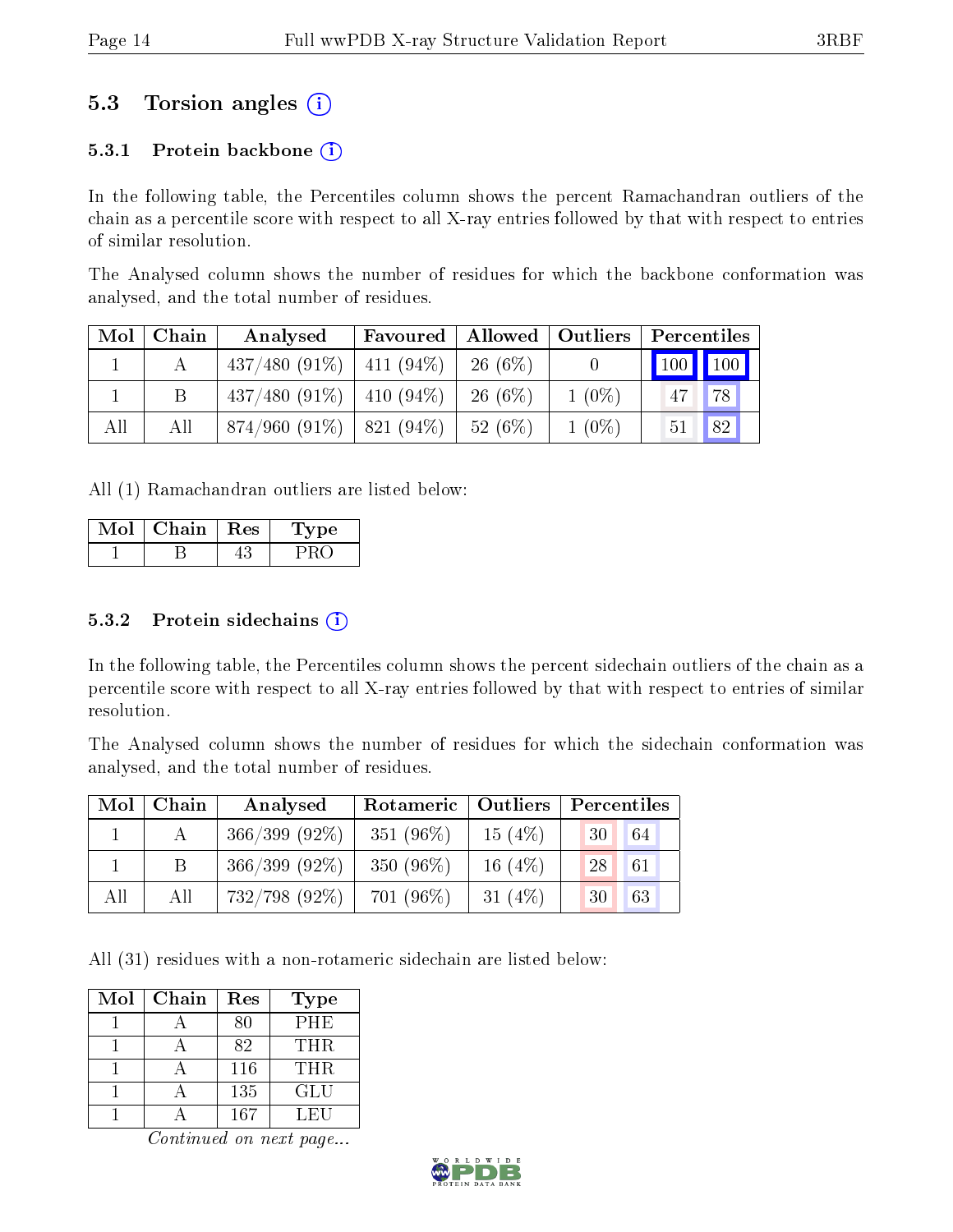| Mol            | $\overline{\text{Chain}}$           | Res             | Type                            |
|----------------|-------------------------------------|-----------------|---------------------------------|
| $\overline{1}$ | $\overline{\rm A}$                  | 183             | <b>LEU</b>                      |
| $\mathbf{1}$   | $\overline{A}$                      | 184             | VAL                             |
| $\overline{1}$ | $\overline{A}$                      | 257             | $\overline{\text{VAL}}$         |
| $\mathbf{1}$   | $\overline{A}$                      | 265             | <b>ASP</b>                      |
| $\overline{1}$ | $\overline{A}$                      | 283             | $\overline{\text{GLU}}$         |
| $\mathbf{1}$   | $\overline{A}$                      | 298             | <b>ASN</b>                      |
| $\mathbf{1}$   | $\overline{A}$                      | 310             | ASP                             |
| $\overline{1}$ |                                     | 400             | ILE                             |
| $\mathbf{1}$   | $\frac{\overline{A}}{\overline{A}}$ | 418             | $\overline{\text{LYS}}$         |
| $\mathbf{1}$   | $\overline{A}$                      | 452             | <b>SER</b>                      |
| $\mathbf{1}$   | $\overline{\mathrm{B}}$             | 68              | <b>VAL</b>                      |
| $\overline{1}$ | $\overline{\mathrm{B}}$             | $\overline{73}$ | $\overline{\text{SER}}$         |
| $\overline{1}$ | $\, {\bf B}$                        | 145             | $\overline{\text{GLN}}$         |
| $\mathbf{1}$   | $\overline{\mathrm{B}}$             | 175             | <b>THR</b>                      |
| $\overline{1}$ | $\overline{\mathrm{B}}$             | 183             | LEU                             |
| $\mathbf{1}$   | $\overline{\mathrm{B}}$             | 220             | <b>SER</b>                      |
| $\overline{1}$ | $\overline{\mathrm{B}}$             | 243             | LEU                             |
| $\mathbf{1}$   | $\, {\bf B}$                        | 247             | THR                             |
| $\overline{1}$ | $\overline{\mathrm{B}}$             | 311             | <b>CYS</b>                      |
| $\mathbf{1}$   | $\overline{\mathrm{B}}$             | 316             | VAL                             |
| $\overline{1}$ | $\overline{\mathrm{B}}$             | 383             | $\overline{\text{GLN}}$         |
| $\mathbf{1}$   | $\overline{\mathrm{B}}$             | 413             | LEU                             |
| $\overline{1}$ | $\, {\bf B}$                        | 426             | $\rm{ARG}$                      |
| $\mathbf{1}$   | $\overline{\mathrm{B}}$             | 452             | $\overline{\text{SER}}$         |
| $\overline{1}$ | $\bar{\text{B}}$                    | 468             | $\overline{\text{L} \text{YS}}$ |
| $\overline{1}$ | $\overline{\mathrm{B}}$             | 478             | $\overline{{\rm GLU}}$          |

Some sidechains can be flipped to improve hydrogen bonding and reduce clashes. All (11) such sidechains are listed below:

| Mol          | Chain | Res | Type       |
|--------------|-------|-----|------------|
| 1            | А     | 19  | <b>ASN</b> |
| 1            | А     | 192 | HIS        |
| 1            | А     | 223 | <b>GLN</b> |
| 1            | А     | 375 | <b>GLN</b> |
| 1            | А     | 434 | HIS        |
| $\mathbf{1}$ | А     | 459 | HIS        |
| 1            | В     | 28  | <b>GLN</b> |
| 1            | В     | 72  | HIS        |
| 1            | В     | 145 | GLN        |
| 1            | R     | 386 | HIS        |
|              |       | 459 | НIS        |

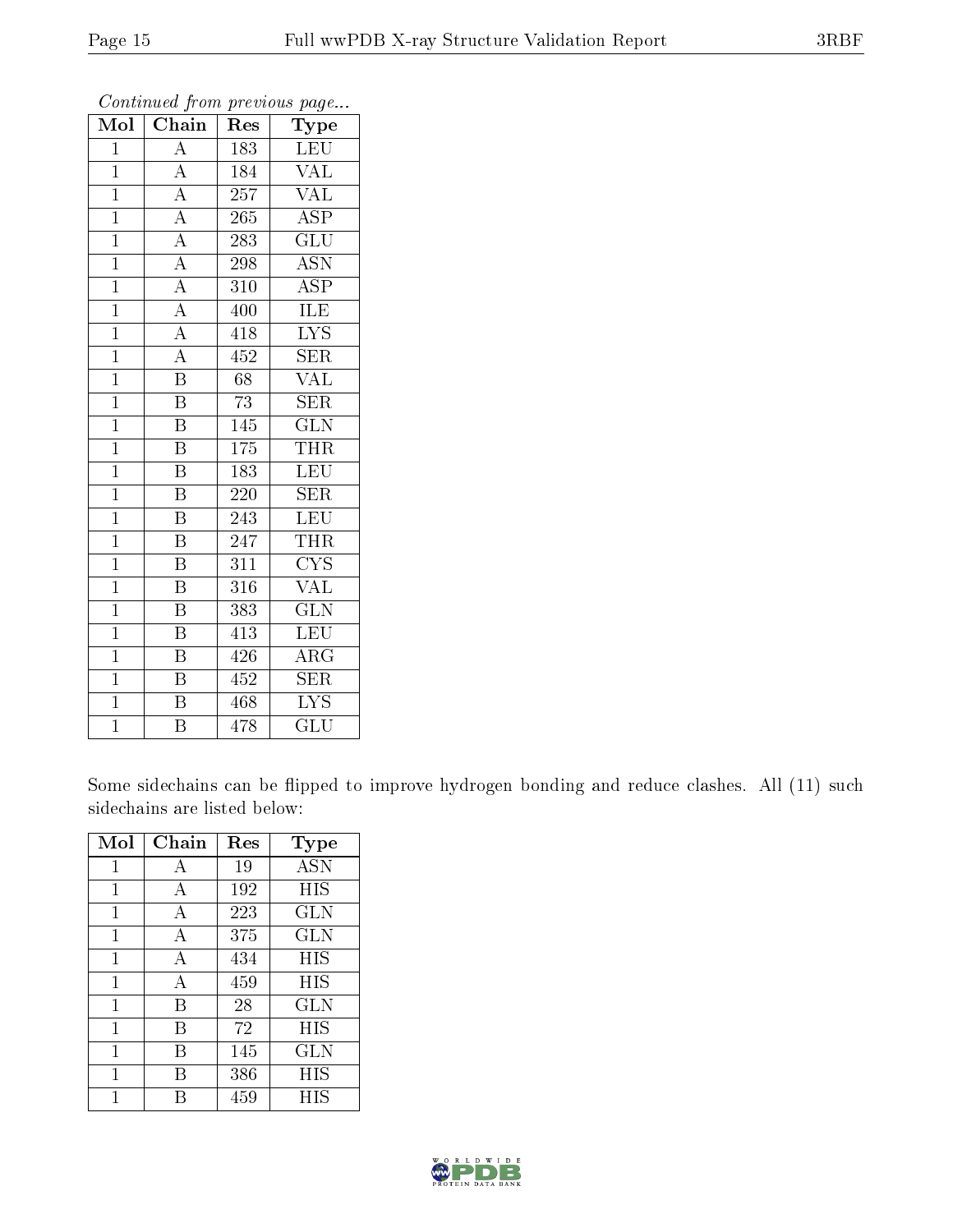#### $5.3.3$  RNA  $(i)$

There are no RNA molecules in this entry.

#### 5.4 Non-standard residues in protein, DNA, RNA chains (i)

There are no non-standard protein/DNA/RNA residues in this entry.

#### 5.5 Carbohydrates (i)

There are no carbohydrates in this entry.

#### 5.6 Ligand geometry  $(i)$

Of 3 ligands modelled in this entry, 2 are monoatomic - leaving 1 for Mogul analysis.

In the following table, the Counts columns list the number of bonds (or angles) for which Mogul statistics could be retrieved, the number of bonds (or angles) that are observed in the model and the number of bonds (or angles) that are defined in the Chemical Component Dictionary. The Link column lists molecule types, if any, to which the group is linked. The Z score for a bond length (or angle) is the number of standard deviations the observed value is removed from the expected value. A bond length (or angle) with  $|Z| > 2$  is considered an outlier worth inspection. RMSZ is the root-mean-square of all Z scores of the bond lengths (or angles).

| Mol<br>Type |    | $\vert$ Chain $\vert$ Res $\vert$ |     | Link ' |            | Bond lengths       |           |          | Bond angles                     |                              |
|-------------|----|-----------------------------------|-----|--------|------------|--------------------|-----------|----------|---------------------------------|------------------------------|
|             |    |                                   |     | Counts |            | RMSZ   $\# Z  > 2$ |           |          | Counts   RMSZ $\mid \#  Z  > 2$ |                              |
|             | DТ |                                   | 481 |        | 16, 16, 16 | 1.29               | $2(12\%)$ | 20,23,23 |                                 | $\left 4\right\rangle(20\%)$ |

In the following table, the Chirals column lists the number of chiral outliers, the number of chiral centers analysed, the number of these observed in the model and the number defined in the Chemical Component Dictionary. Similar counts are reported in the Torsion and Rings columns. '-' means no outliers of that kind were identified.

|     |     |  | Mol   Type   Chain   Res   Link   Chirals   Torsions   Rings |  |
|-----|-----|--|--------------------------------------------------------------|--|
| PLP | 481 |  | $1/8/8/8$ $0/1/1/1$                                          |  |

All (2) bond length outliers are listed below:

| Mol | Chain |  | $\vert$ Res $\vert$ Type $\vert$ Atoms |      | $\perp$ Observed(Å) $\parallel$ Ideal(Å) |  |
|-----|-------|--|----------------------------------------|------|------------------------------------------|--|
|     |       |  | $C2-N1$                                | 2.71 | 1.39                                     |  |
|     |       |  | C6-N1                                  | 2.08 | 1.38                                     |  |

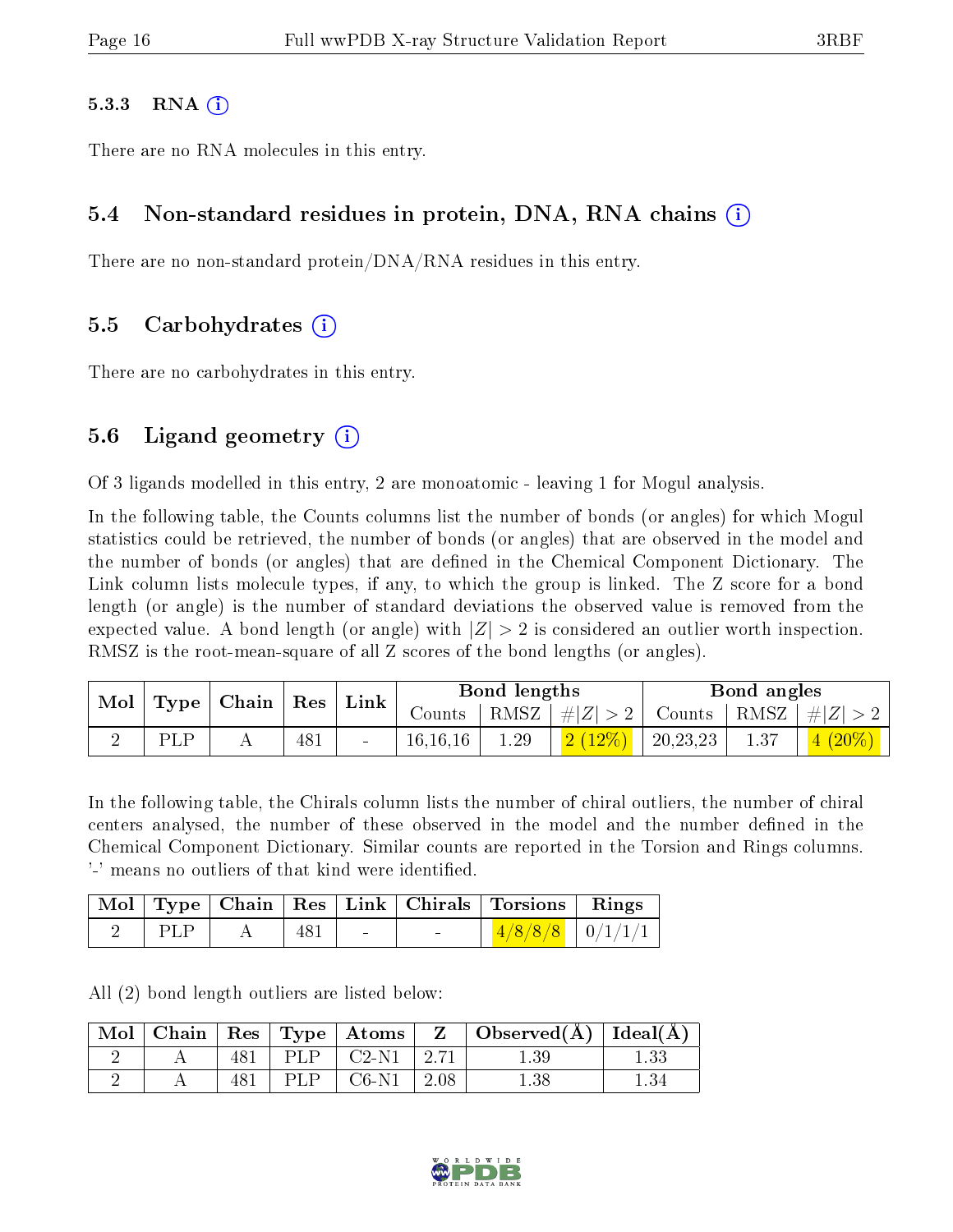| Mol | Chain | Res | Type | Atoms        |         | Observed $(^\circ)$ | Ideal $(°)$ |
|-----|-------|-----|------|--------------|---------|---------------------|-------------|
|     |       | 481 | PI P | $O4A-C4A-C4$ | $-3.22$ | 117.90              | 124.91      |
|     |       | 481 | PI P | $C3-C4-C5$   | 2.74    | 120.36              | 118.26      |
|     |       | 481 | PI P | $O3P-P-O4P$  | 2.48    | 113.32              | 106.73      |
|     |       | 481 | PLP. | $C5-C6-N1$   | $-2.07$ | 120.37              | 123.82      |

All (4) bond angle outliers are listed below:

There are no chirality outliers.

All (4) torsion outliers are listed below:

| Mol | Chain | Res | Type | Atoms           |
|-----|-------|-----|------|-----------------|
|     |       | 481 | PLP  | $C5A-O4P-P-O1P$ |
| 9   |       | 481 | PLP  | $C5A-O4P-P-O3P$ |
| -9  |       | 481 | PLP  | $C3-C4-C4A-O4A$ |
|     |       | 481 | PL P | $C5A-O4P-P-O2P$ |

There are no ring outliers.

1 monomer is involved in 7 short contacts:

|  |  | Mol   Chain   Res   Type   Clashes   Symm-Clashes |
|--|--|---------------------------------------------------|
|  |  |                                                   |

### 5.7 [O](https://www.wwpdb.org/validation/2017/XrayValidationReportHelp#nonstandard_residues_and_ligands)ther polymers (i)

There are no such residues in this entry.

### 5.8 Polymer linkage issues (i)

There are no chain breaks in this entry.

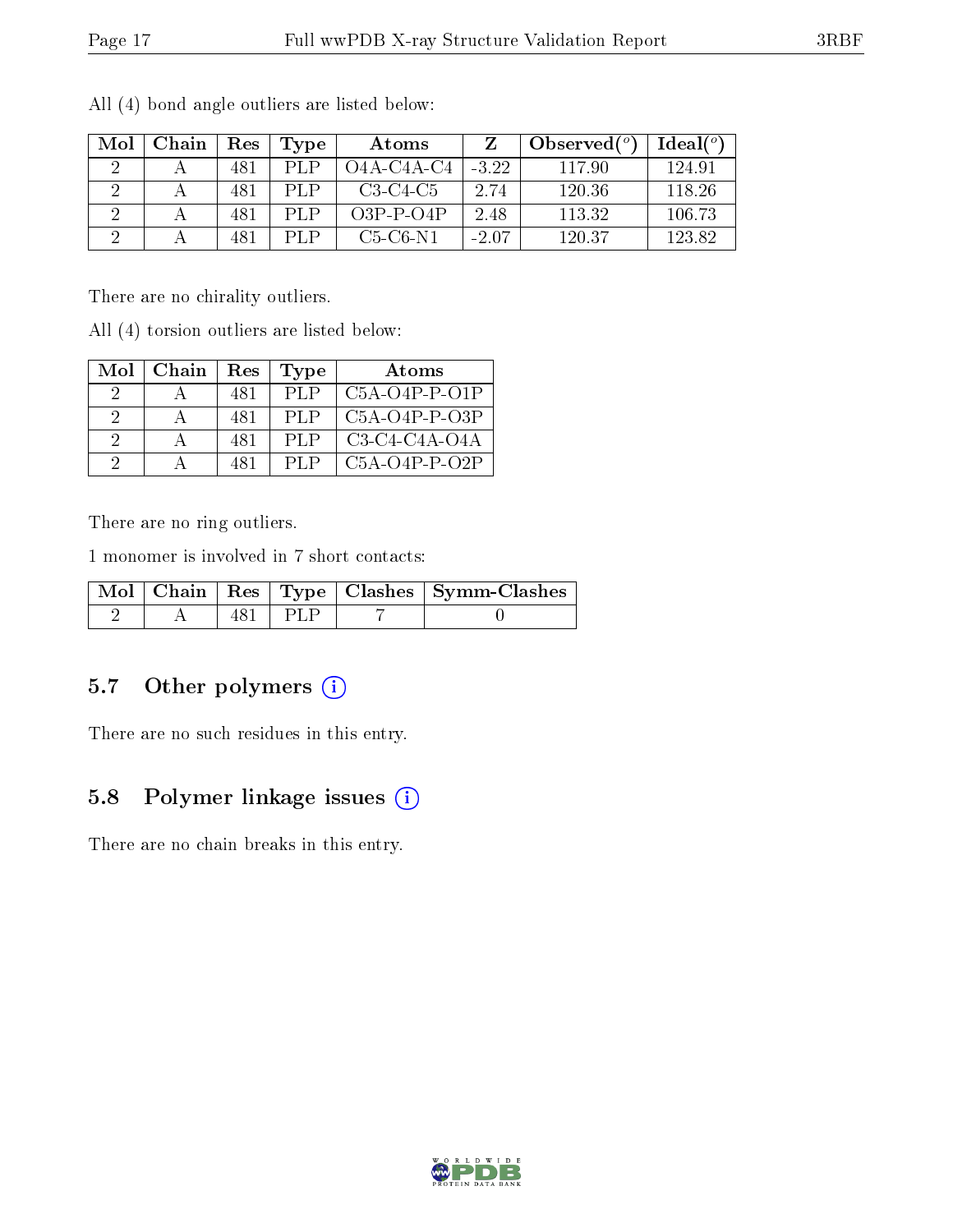## 6 Fit of model and data  $(i)$

## 6.1 Protein, DNA and RNA chains  $(i)$

In the following table, the column labelled  $#RSRZ> 2'$  contains the number (and percentage) of RSRZ outliers, followed by percent RSRZ outliers for the chain as percentile scores relative to all X-ray entries and entries of similar resolution. The OWAB column contains the minimum, median,  $95<sup>th</sup>$  percentile and maximum values of the occupancy-weighted average B-factor per residue. The column labelled ' $Q< 0.9$ ' lists the number of (and percentage) of residues with an average occupancy less than 0.9.

| Mol | Chain | Analysed        | ${ <\hspace{-1.5pt}{\mathrm{RSRZ}} \hspace{-1.5pt}>}$ | $\rm \#RSRZ{>}2$                 |  | $\mid$ OWAB( $\rm \AA^2$ )              | $\rm{Q}\textcolor{black}{<}0.9$ |
|-----|-------|-----------------|-------------------------------------------------------|----------------------------------|--|-----------------------------------------|---------------------------------|
|     |       | $443/480(92\%)$ | $-0.14$                                               | 6 (1%) $\boxed{75}$ $\boxed{75}$ |  | 21, 37, 63, 80   5 (1%)                 |                                 |
|     |       | $443/480(92\%)$ | $-0.09$                                               | $5(1\%)$ 80 80                   |  | 20, 39, 63, 86   6 (1%)                 |                                 |
| All | All   | $886/960(92\%)$ | $-0.12$                                               |                                  |  | 11 (1%) 79 79 79 20, 38, 63, 86 11 (1%) |                                 |

All (11) RSRZ outliers are listed below:

| Mol | Chain | $\operatorname{Res}% \left( \mathcal{N}\right) \equiv\operatorname{Res}(\mathcal{N}_{0})\cap\mathcal{N}_{1}$ | Type        | <b>RSRZ</b> |
|-----|-------|--------------------------------------------------------------------------------------------------------------|-------------|-------------|
| 1   | В     | 106                                                                                                          | ALA         | 2.8         |
| 1   | А     | 136                                                                                                          | LYS         | 2.4         |
| 1   | В     | 135                                                                                                          | GLU         | 2.4         |
| 1   | А     | 472                                                                                                          | ALA         | 2.3         |
| 1   | В     | 107                                                                                                          | ALA         | 2.3         |
| 1   | В     | 192                                                                                                          | HIS         | 2.3         |
| 1   | В     | 105                                                                                                          | TRP         | 2.2         |
| 1   | A     | 479                                                                                                          | ${\rm ARG}$ | 2.0         |
| 1   | А     | 172                                                                                                          | PRO         | 2.0         |
| 1   | А     | 469                                                                                                          | GLU         | 2.0         |
| 1   |       | 81                                                                                                           | PRO         | $2.0\,$     |

### 6.2 Non-standard residues in protein, DNA, RNA chains (i)

There are no non-standard protein/DNA/RNA residues in this entry.

### 6.3 Carbohydrates  $(i)$

There are no carbohydrates in this entry.